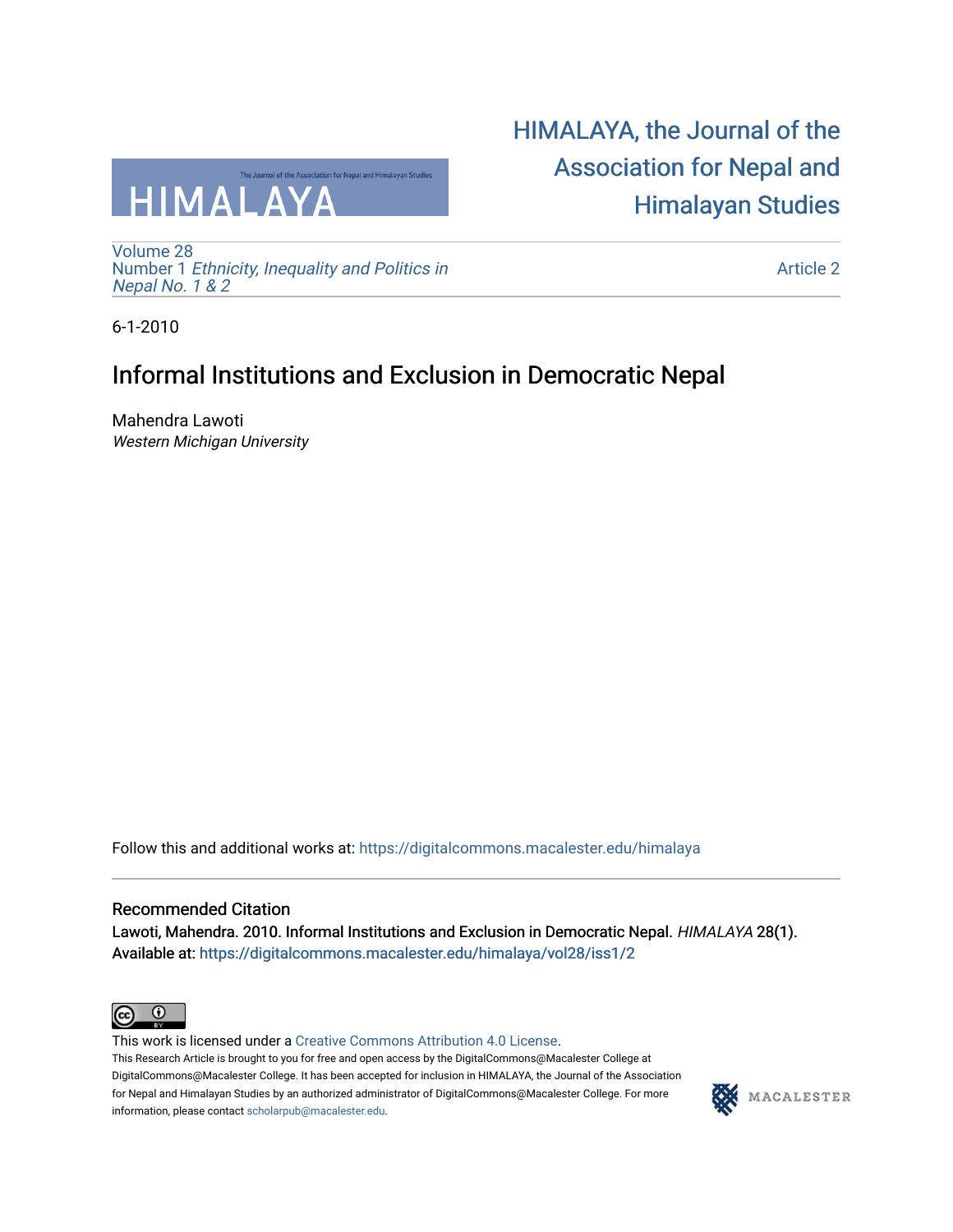# Informal Institutions and Exclusion in Democratic Nepal

# Acknowledgements

This paper has improved with the helpful comments of Arjun Guneratne, Pramod Kantha, Anthony Squires, two anonymous reviewers for Himalaya, and feedback received during the Second Annual Himalayan Policy Conference, in October 2007 and the Midwest Political Science Conference, in April 2008.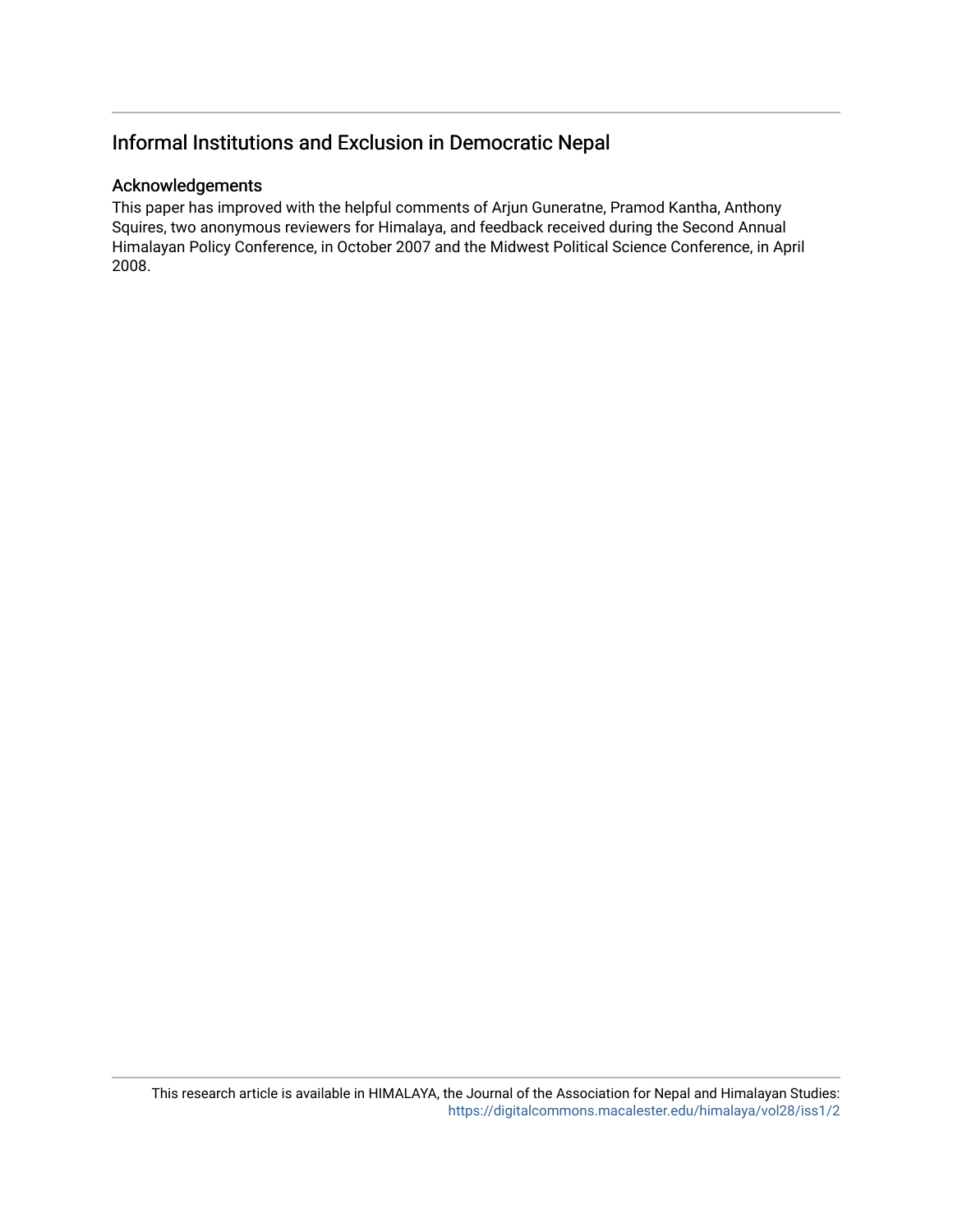# Informal Institutions and Exclusion in DEMOCRATIC NEPAL

Informal institutions, or conventions or codes of behavior, play significant roles in constraining human behavior and have important political consequences. Despite much focus on institutionalism, the role of informal institutions in political behaviors and outcomes has not been scrutinized thoroughly in political science. This paper investigates the contribution of informal institutions to the political exclusion of marginalized groups like Dalits, indigenous nationalities, Madhesi, and women in democratic Nepal (1990-2002). Scholars have pointed out the role of formal institutions like the unitary state and the first past the post electoral method in the political exclusion of these groups in Nepal. However, formal institutions do not account for all the exclusion. Not a single Dalit was nominated to the cabinet during 1990-2002. This was not due to formal restrictions but because of informal norms like the caste system that guide political and social actors' behavior. In this paper I will discuss various ways informal institutions interacted with formal institutions during the democratic years to produce the political exclusion of marginalized groups. Specifically, I will analyze the role of patriarchy on the exclusion of women, hill nationalism and the exclusion of Madhesi, and caste system and Bahunbad and the exclusion of indigenous nationalities and Dalit. Analyses of informal institutions are important because even if formal institutions are changed, exclusion may still continue because informal institutions persist for long periods.

Despite the pervasiveness of informal institutions and their widespread influence, they have largely been ignored in the analysis of political behavior and outcomes. Since formal institutions have failed to adequately explain many political behaviors and outcomes, informal institutions have begun to attract the attention of political scientists (O'Donnell 1996; Lauth 2000; Helmke and Levitsky 2004). Due to the new nature of the subfield, however, the role of informal institutions, in many issues and phenomena are yet to be rigorously analyzed. In this paper, I analyze the role of informal institutions in the political exclusion of marginalized groups using a case study of Nepal during its 1990-02 democratic years.<sup>1</sup>

This article will engage with, and contribute to scholarship in fields of democratization, institutions, and Nepal studies. It will contribute to the larger scholarship on democratization by attempting to explain the continuation of political exclusion after democratization begins. In the much accepted conceptualization of democracy, Dahl (1971) considers inclusion/participation as one of the two dimensions of democratization (the other being contestation). Over the years, more countries have democratized and more people have obtained franchise rights (Huntington 1991). However, despite expansion of adult enfranchisement, many ethnic (national, linguistic, religious, caste, racial) groups and women continue to be excluded from governance in countries around the world (Gurr 2000). Scholars have pointed out that formal majoritarian institutions like the first past the post (FPTP) electoral system and unitary state structures exclude minorities even in democracies (Horowitz 1994; Lijphart 1977). However, as the Nepali case illustrates below, formal institutions do not explain all levels of exclusion in polities. This paper will demonstrate that informal institutions influence the behavior of political and social actors, thus helping to explain the ironic situation of exclusion from governance despite formal inclusion at the franchise level.

The 1990 Constitution of Nepal guaranteed considerable political rights, civil liberties, and

<sup>1.</sup> Nepal's first experience with democracy was from 1951-60. A monarchical regime ruled from 1960-90 after King Mahendra dismissed an elected government in 1960. Democracy was restored in 1990 and lasted till October 2002 when King Gyanendra dismissed the elected government. He assumed direct leadership of the executive in 2005 but was forced to give up power in April 2006 by a popular movement. The monarchy was eliminated in 2008 by the newly elected Constituent Assembly.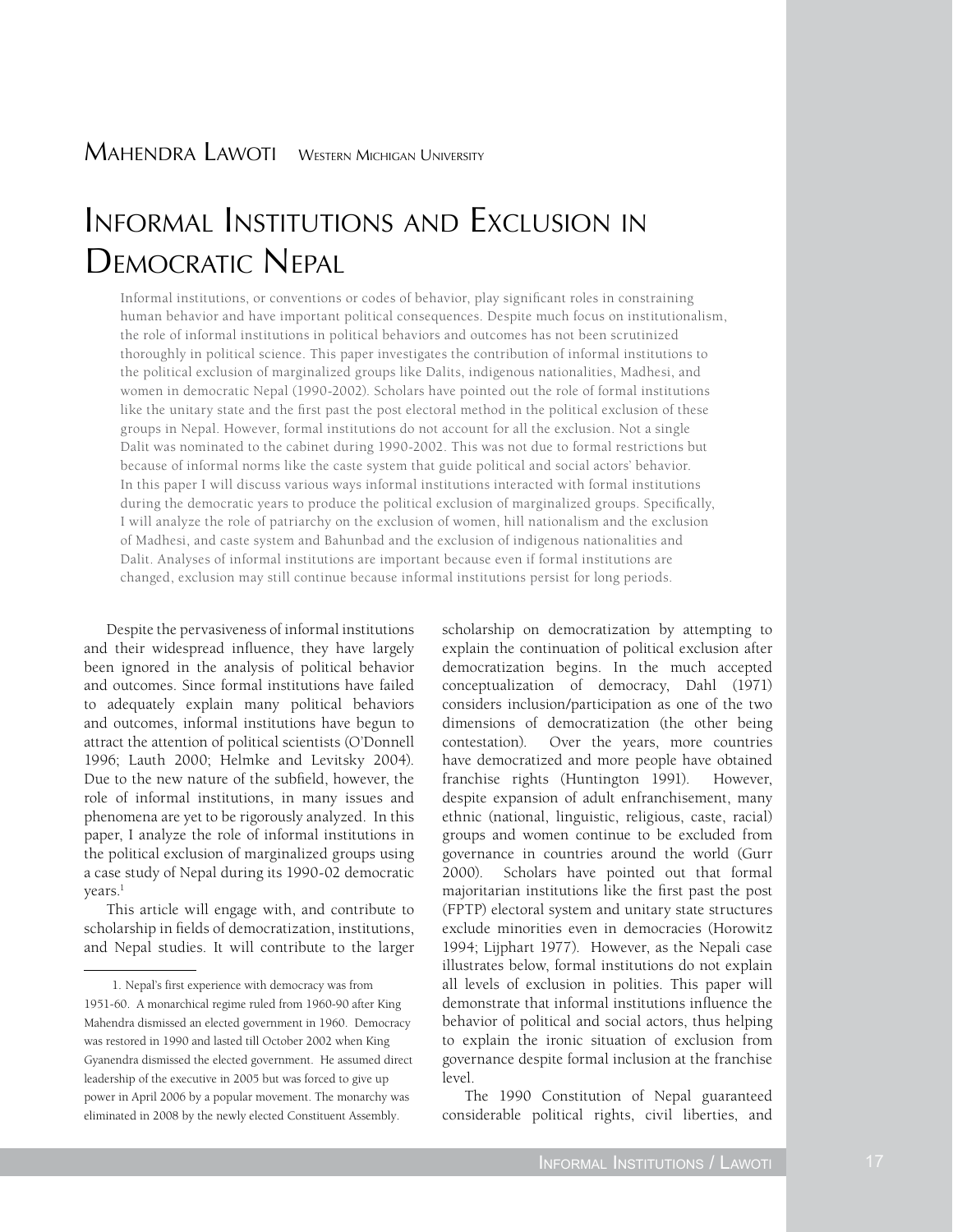individual freedom. Moreover, it ensured reasonably free and fair, periodic elections based on universal adult franchise. What then explains the wide and deep level of political exclusion that continued in the polity? I begin by briefly reviewing exclusion in democratic Nepal.

#### **Exclusion in Democratic Nepal, 1990-2002**

Nepal, which is a country of more than sixty ethnic groups, one hundred languages, and half a dozen religions, has witnessed exclusion, discrimination, and domination of various groups in many spheres including socio-cultural, economic and political. The caste hill Hindu elite (CHHE or CHHEM when women are omitted) which consists of the "upper" caste Chhetri, Bahun, Thakuri, Sanyasi and "upper" caste Newar of the hills,<sup>2</sup> are numerically a minority; yet, they overwhelmingly dominate the political, social, and economic realms in Nepal. The indigenous nationalities (adibasi janajati), Dalit (the traditional 'untouchable' Hindus) and Madhesi<sup>3</sup> (residents of the plains who share culture with North Indian societies) collectively constitute more than two thirds of the population but were discriminated against and excluded from various socio-political realms.<sup>4</sup>

3. CHHE, indigenous nationalities, and Dalit were 30.89, 36.31 (including Newar) and 14.99 percent of the population respectively in 2001. Madhesi are 12.30 percent if only non-Dalit caste Hindus are counted and they are 32.29 percent when Tarai indigenous nationalities (8.96 %), Tarai Dalit (6.74 %), and Muslim (4.29 %) are counted. Some Tarai Dalit and indigenous nationalities and Muslim prefer to identify as Madhesi while others reject the Madhesi identity. Organizations of Tarai indigenous nationalities and Muslims launched street movements in early 2009 to protest their categorization as Madhesi by the government under the pressure of the 2007 and 2008 Madhesi movements. Within the Madhesi, the 'upper' caste groups are less excluded from socio-economic and political power.

4. The Dalit, indigenous nationalities, Madhesi and women are not homogenous groups and the level of exclusion and discrimination varies among different subgroups. The Dalit are not only divided as hill and Tarai Dalit but caste stratification also exists among them. Likewise, the Madhesi are divided into various caste, religious (Hindu, Muslim, and animist), linguistic, and ethnic divisions (indigenous versus caste groups). The indigenous nationalities are divided along ethnic, linguistic, and religious lines while women are divided along caste, ethnic, religious, and regional identity. However, members of different categories face some common discrimination. For example, the Dalit face the harmful consequences of untouchability, indigenous nationalities suffer linguistic, religious and cultural discrimination, the Madhesi endure linguistic discrimination and unequal treatment as citizens, and women are confronted with patriarchical discrimination (for societal complexity, see Bista 1996; Lawoti 2005; Bhattachan 2008; Gurung 1998).

Govinda Neupane (2000) showed the overwhelming dominance of the CHHE and Newar in twelve influential arenas in 1999: the executive branch, parliament, the judiciary, public administration, the security forces, politics (i.e. local government and party leadership), leadership of academia, industry and commerce, civil society, and cultural associations. Jointly the CHHE and Newar were 36.37 percent of the population according to the 2001 census but held 80 percent of the State's leadership positions in important arenas (e.g. executive, legislature, judiciary, public administration and security elite) in 1999. Their domination included holding 95 percent of the position in the civil administration, 91 percent of the judiciary, 80 percent of positions in the constitutional commissions, 72 percent of positions in the cabinet, and a 68 percent representation in Parliament (both houses). Even the relatively progressive realms like academia, the media, and civil society had a negligible presence of marginalized groups. The combined CHHE and Newar dominance in the leadership of professional bodies of cultural, academic, science-technology, and civil society was 95, 89, 87, and 91 percent respectively. Overall, the hill Dalit (7.09 % population) had 0.3 percent representation in the twelve sectors while the indigenous nationalities (21.85% - not including Newar and Tarai indigenous nationalities) and Madhesi (32.33% including Madhesi Dalit and Tarai indigenous nationalities) had 7 and 11 percent representation respectively in the twelve influential sectors (Neupane 2000).

Likewise, women were severely underrepresented in the cabinet and the Supreme Court had no female justices during the 1990s. The representation of women in the Parliament and central committees of major political parties never crossed six and ten percent respectively. Representation in the bureaucracy was around seven percent and less than one percent at the first class officer level and above (The World Bank and DFID 2006).

The extreme exclusion prevalent in Nepal can be better understood with the example of the Dalit. Except for one person in the teaching and academic leadership and four members in the Upper House of the Parliament, which is relatively powerless, there was no Dalit in any leadership position in the remaining ten social, political, and economic sectors Neupane (2000) investigated.

One of the consequences of political exclusion from influential decision making bodies was the absence of political reform that could address the deep discrimination and exclusion faced by marginalized groups. The absence of reforms resulted in the continuation of inequalities and exclusion because no new policies meant the continuation of the previous policies and discriminatory practices. The inequalities and exclusion alienated the marginalized groups and exacerbated the armed Maoist conflict initiated in 1996 that eventually contributed to the breakdown of democracy (Lawoti 2009) by contributing to a higher participation of some of the marginalized groups. Likewise, a large number of armed Madhesi and indigenous organizations have

<sup>2.</sup> The Newar, a multi-caste indigenous group from the Kathmandu Valley, make up 5.48 percent of the population and have enjoyed highly disproportionate access to socio-economic and political power, mostly by the 'upper castes' within the group. However, as a group it has faced linguistic and other cultural discrimination.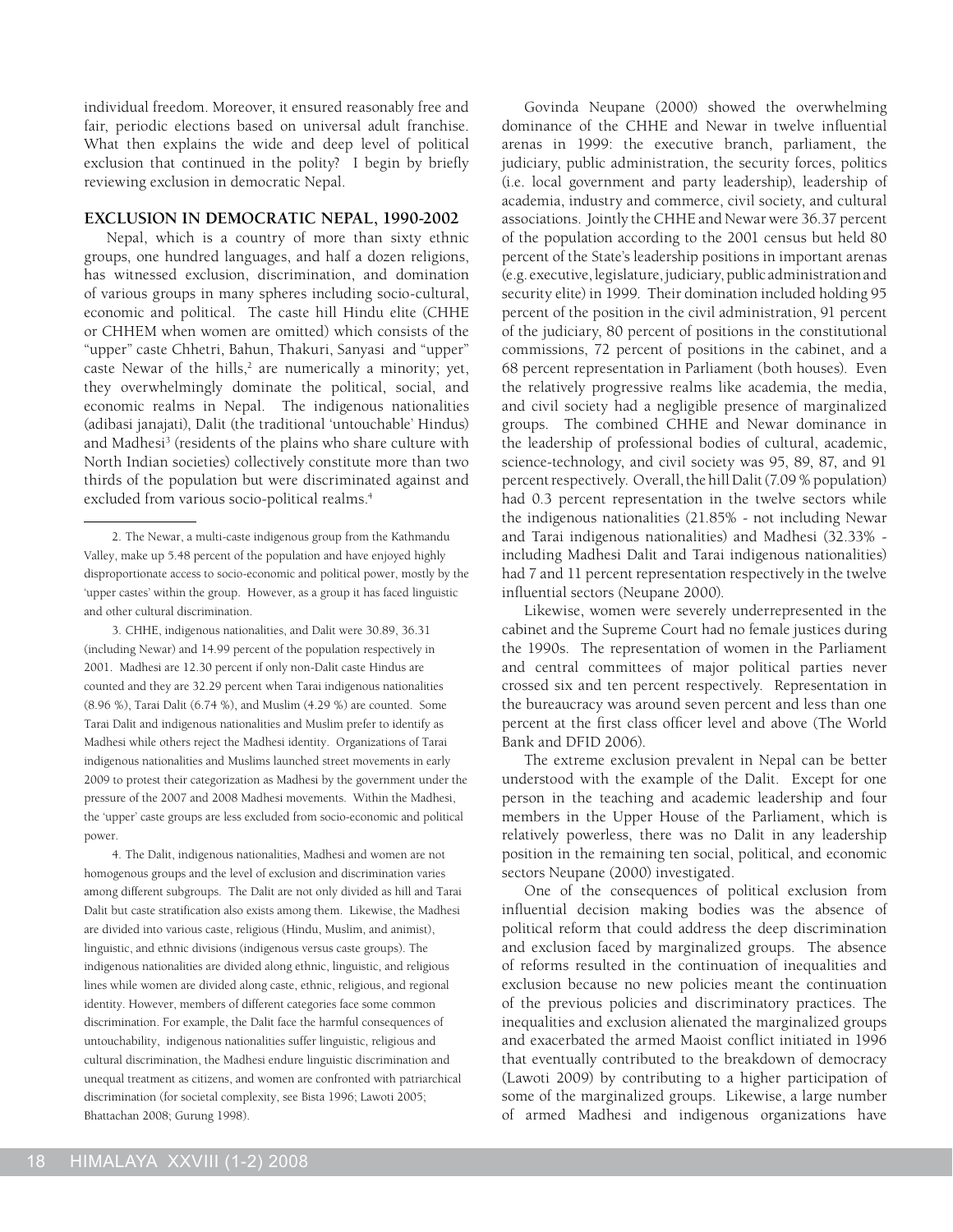emerged after democracy was restored in 2006 to fight against inequality and exclusion (Pathak and Uprety 2009).

# **Formal and Informal Institutions**

Institutions significantly affect different aspects of politics, including representation and quality of democracy. I follow North (1990: 3) in defining institutions, which are "the rules of the game in a society or, more formally, are the humanly devised constraints that shape human interaction." The new institutionalism that emerged in the eighties in political science analyzed the effect of formal institutions or "rules and procedures that are created, communicated, and enforced through channels that are widely accepted as official." However, formal institutions do not explain major political behaviors such as clientelism, corruption, executivelegislature relations, etc. (Helmke and Levitsky 2006: 5; O'Donnell 1996). The fact that corruption occurs despite formal restrictions is ample proof that formal institutions are inadequate in explaining some political behaviors. Hence, despite the difficulties in studying informal institutions because by definitions they are unwritten and difficult to identify and measure, they should be investigated to fully understand the causes and consequences of political phenomena, especially because they are pervasive while formal institutions make only "a small (although very important) part of the sum of constraints that shape choice" (North 1990: 36).

Informal institutions are "typically unwritten codes of conduct that underlie and supplement formal rules" (North 1990, 4). These are "created, communicated, and enforced outside of the officially sanctioned channels" (Helmke and Levitsky 2004, 725). However, to "be considered an informal institution, a behavioral regularity must respond to an established rule or guideline, the violation of which generates some kind of external sanction" (Helmke and Levitsky 2006: 6-7).

Informal institutions interact with formal institutions to produce varied outcomes. Lauth (2000) discusses three types of informal institutions based on their interactions with formal institutions: complementary, substituting and conflicting. Helmke and Levitsky (2004, 2006) expand Lauth's typology by classifying conflicting informal institutions into accommodating and competing subgroups and present four types of informal institutions based on outcomes (convergent versus divergent) that result upon interaction with formal institutions (effective versus ineffective). Complementary informal institutions "enhance the efficiency or effectiveness" of effective formal institutions (Helmke and Levitsky 2006: 13). Substitutive informal institutions achieve what formal institutions were designed, but failed, to achieve" (ibid: 16) because the formal rules are rarely enforced. The outcomes are convergent in both the cases. The other two types of informal institutions produce divergent outcomes. Competing informal institutions coexist with ineffective formal institutions and "structure incentives in ways that are

incompatible with the formal rules…[and] generate outcomes that diverge markedly from what is expected from formal rules" (ibid: 15). Accommodative informal institutions "create incentives to behave in ways that alter the substantive effects of formal rules, but without directly violating them." They "contradict the spirit, but not the letter, of the formal rules" (ibid: 15).

The analysis of informal institutions is important because, among other reasons, their affects persist for a long time. Some informal rules, in fact, may endure changes in formal rules, even though they might slightly change, because informal institutions are culturally derived<sup>5</sup> and cultural norms take a longer time to change (North 1990). Thus, despite the ongoing political changes in Nepal that began in April 2006, and the dismantling of some of the exclusionary formal institutions (such as Hindu state and discriminatory constitutional articles) and the adoption of inclusive formal structures in the "new Nepal," exclusion could decrease but may also continue due to the influence of discriminating informal institutions.

# **Political Exclusion and Institutions in Nepal**

Scholars have established the role of formal institutions like the unitary state, the FPTP electoral method and constitutional articles in the continued exclusion of marginalized groups in Nepal even after democracy was restored in 1990 (Lawoti 2005; Khanal 2004; Bhattachan 1999). The state was formally declared Hindu and it treated non-Hindu and 'low' caste Hindus unequally. The unitary state favored the dominant group. As the largest group, the CHHE controlled the central government and formulated public policies based on its values and interests. The unitary state facilitated the imposition of such public policies over other groups around the whole country. The formal institutions, however, explain only some part of the political exclusion of the Dalit, indigenous nationalities, Madhesi, minority religious groups, and women. For instance, not a single Dalit was nominated to the cabinet during the entire 1990-02 democratic years. Some of the cabinets had no women while only one or two women were included in others. These exclusions and under representations were not due to formal restrictions. Had ethnic oriented parties been awarded seats proportionally, based on the popular votes they received in the parliamentary elections of 1990s, they would have received more seats than under the FPTP electoral method; however, the marginalized groups would still have been heavily underrepresented in the Parliament. During the 1999 parliamentary election, the Sadbhawana Party (Nepal Goodwill Party or NSP) of the Madhesi and Nepal Jana Mukti Party (Nepal People's Liberation Party or NJMP) of the indigenous nationalities

<sup>5.</sup> Formal institutions may also be culturally derived but not always so. Formal institutions that are derived from the local culture could be enduring and very effective as they are enforced through state power and societal norms.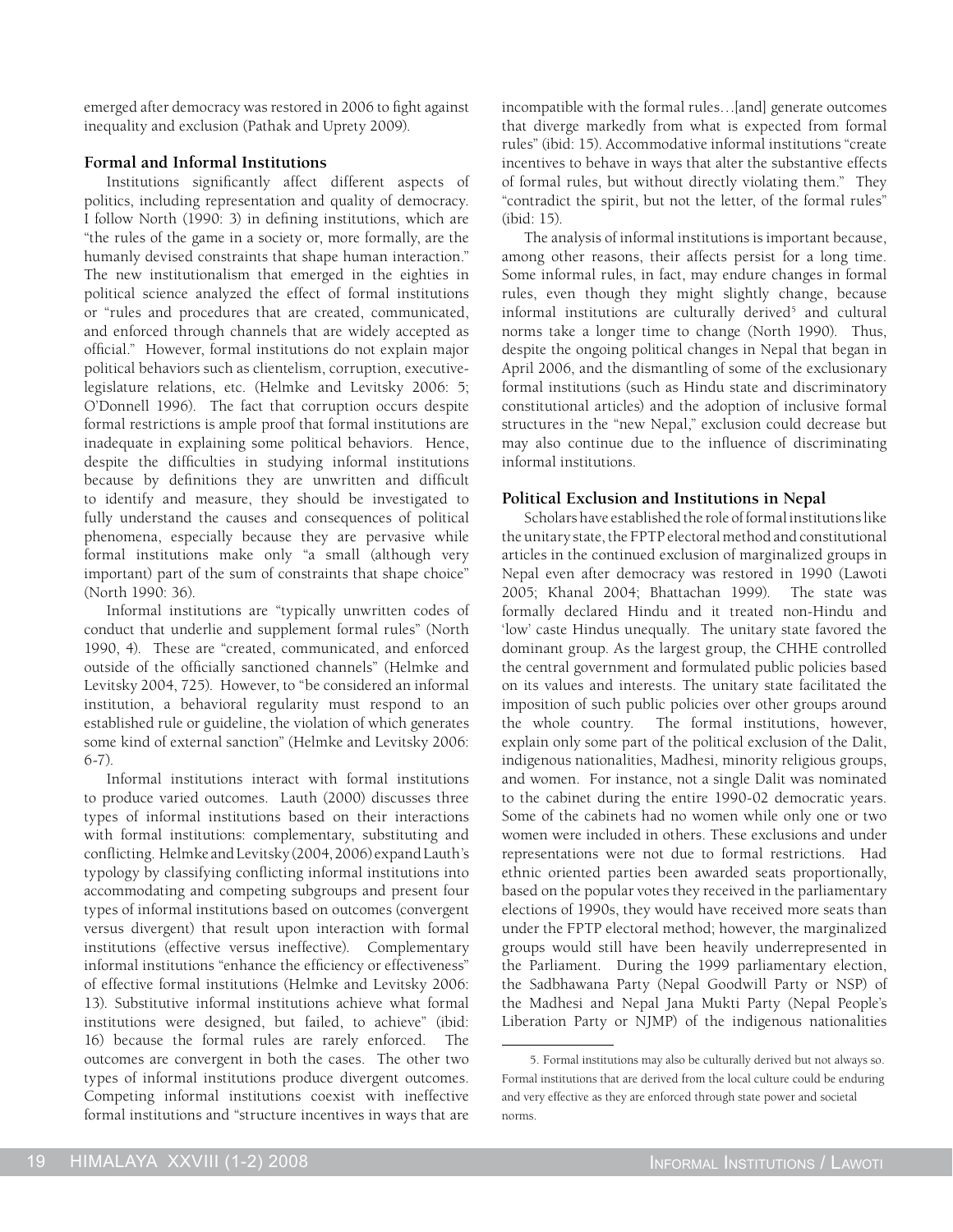would have received seven and three seats respectively if a pure proportional method had been employed instead of five and none respectively under the FPTP. The FPTP electoral method contributed in the exclusion but it is not responsible for all the exclusion. Informal institutions help to explain the unaccounted part of this political exclusion.

Although not articulated as informal institutions, informal institutions have been, nonetheless, analyzed as a cause of marginalization of various caste and non-caste groups in Nepal. A lot of anthropological work that examined the relationship among high caste Hindus and others have discussed the role of caste structure in the marginalization of the latter groups (Guneratne 2002; Caplan 1972; Caplan 1970; Gaige 1975). A number of works (Sharma 1977; Gurung 1988) analyze the phenomenon of what Srinivas (1956) called Sanskritization. Jones argues that even though the term may indicate upward mobilization as suggested by Srinivas, in eastern Nepal it in fact harmed the Limbu, who were not part of a caste system by incorporating them in the caste systems in a status lower than that of the Bahun and Chhetri, even though they were autonomous group outside the caste system. Others have discussed how the caste system has excluded various lower and non-caste groups and women (Yakharai 1996; Cameron 1998). Bista's classic work on the underdevelopment of Nepal also discusses various informal institutions like chakari (sycophancy), afno manche (inner circle) etc. that contributed to the marginalization of indigenous groups and lower castes. However, Bista (as well as the work of others) draws mainly on materials from non-democratic periods or they do not explicitly analyze the phenomena from an institutional framework. These works also do not look at the effect of institutions on democratic politics and their consequences on marginalized groups. Furthermore, works to date on Nepal do not look explicitly at how formal and informal institutions interacted to produce varied outcomes.

My assumption is not that informal institutions do not exist in democracy. Rather, I am interested in whether institutions, and what type of institutions, affect democratic polities and in what ways. One would assume that as different sections of the society get more political rights and civil liberties in a democratizing polity, their situation would improve as the groups begin to assert and use their rights. Indeed, the mobilization of marginalized groups exploded after 1990 in Nepal. However, that did not lead to increases in their representation in the Parliament, cabinet, bureaucracy, and judiciary. The indigenous nationalities saw a decline in their representation in the Parliament and bureaucracy compared to the earlier democratic (1959-60) and non-democratic (1960-1990) period. The Madhesi and Muslim representation increased slightly in the 1991 parliament but then declined in the next two Parliaments, and not a single Dalit was nominated to the executive in the entire period. Likewise, no one from the Dalit, Muslim and the non-Newar indigenous groups were nominated to the Supreme Court (Lawoti 2008; Neupane 2000). Women did see incremental increases in representation in various sectors but this could have been due to temporal factors – women's representation had been slowly increasing for some years (Acharya 1994).

I have extensively investigated the role of formal institutions in this exclusion (Lawoti 2005, 2007, 2008); but, as was pointed out earlier, formal institutions do not explain all the deep rooted exclusion of marginalized communities. In this article, I argue that informal institutions both separately and sometimes as a result of interactions with the formal sector, contributed significantly to the exclusion of Dalits, Muslims, and others from the political process. I will discuss particular informal institutions that have contributed to the exclusion of the Dalit, indigenous nationalities, Madhesi, Muslims, and women during Nepal's democratic interregnum of 1990-2002.

# **NOTE ON METHODOLOGY AND SCOPE**

This paper draws on data obtained during my dissertation research in 2000-2001 which explored the role of political institutions in the exclusion of various groups in Nepal and from subsequent regular field visits. Initially, I did not analyze exclusion from an informal institution framework even though I had collected data on stereotyping, the impact of caste etc. The data is based on interviews with leaders, common people and activists from the Dalit, indigenous nationalities, Madhesi, Muslims, and women as well as the Bahun and Chhetri. It also includes focus group interviews, archival research, an extensive literature review, and the observations about exclusion in Nepal for a decade, seen from a native eye.

My aim here is to go beyond an ethnographic study of particular groups and compare exclusion of various groups using informal institutions as my independent variable. By doing this, I hope to establish the role of informal institutions more firmly than a case study of a single group can. A rich ethnographic study peppered by thick description may tell us a lot about certain phenomena regarding a group but the generalizability of such a study is questionable. Generalizability increases if the same phenomenon is found in more cases (King, Keohane, and Verba 1994). By looking at the impact of informal institutions on the political exclusion of the Dalit, indigenous nationalities, Madhesi, and women, I hope to firmly establish the contribution of informal institutions to this process. This article does not aim to discuss all forms of exclusion faced by different groups, or all aspects of informal institutions, nor exclusion of all categories, such as class. To some extent, however, class and identity overlap in Nepal. For example, most Dalit are poor. Even though an investigation of class dimension would be interesting, it is beyond the confines of this article.

Furthermore, this article will not analyze how the marginalized groups resist domination. This does not mean that I assume that the marginalized groups are passive recipients of the informal institutions' impact. In fact, marginalized groups have engaged in covert and overt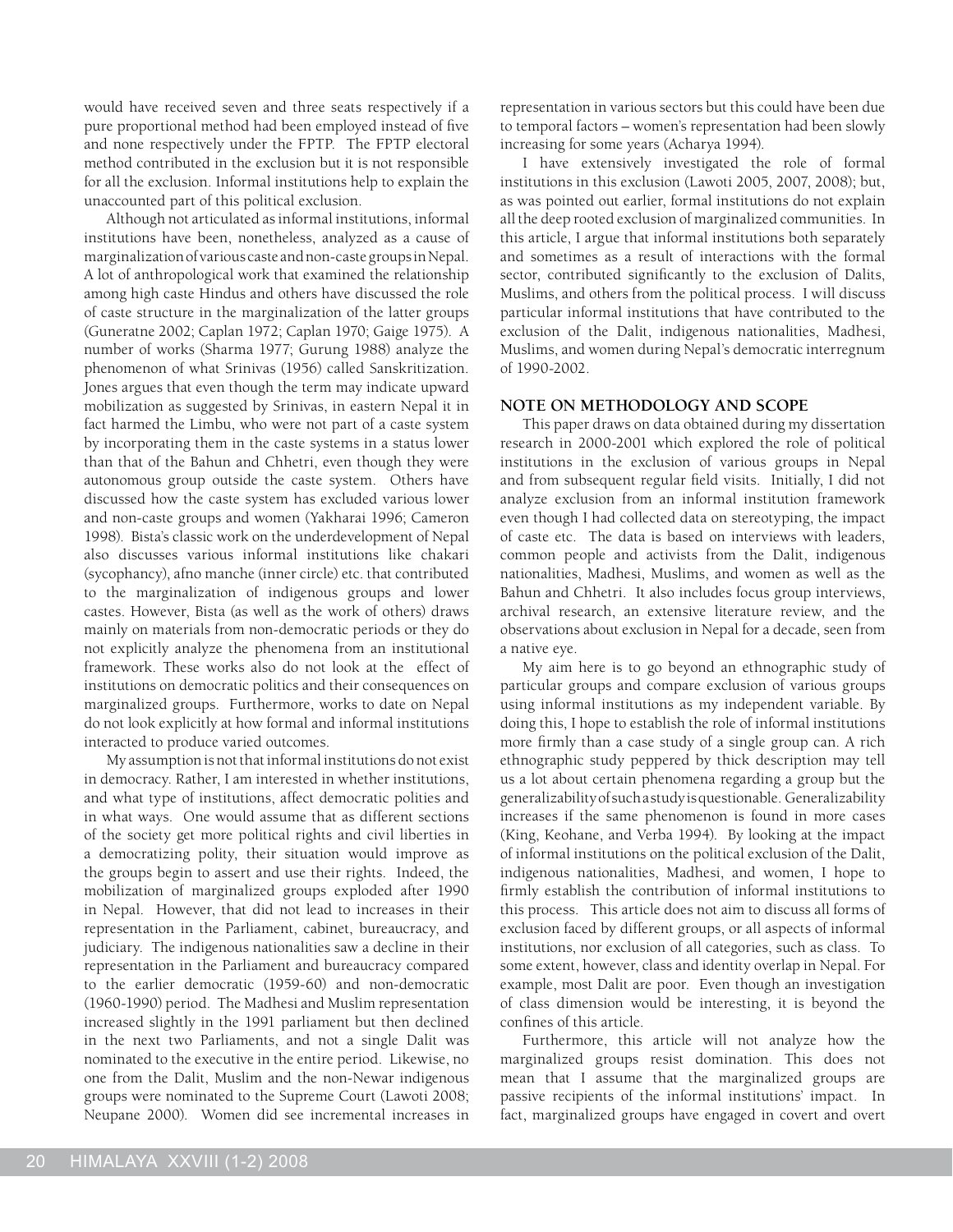resistance and rebellions. Academics have analyzed a few past overt resistance by ethnic groups (Lecomte-Tilouine 2003; Gaenszle 2009), religious sects (Uprety 1992) and women (Aziz 1993). Other instances of resistance have been mentioned (Gurung 2004; Caplan 1970; Jones 1976; Lawoti 2007; Regmi 1995; Neupane 2000) but have not been described and analyzed in detail. Likewise, as mentioned earlier, the post 1990 years saw large scale mobilizations of people along lines of identity (Lawoti 2007, 2005; Gellner, Pfaff-Czarnecka, and Whelpton 1997; Bhattachan 2000), including gender and class, e.g. the Maoist rebellion (see Hutt 2004; Lawoti and Pahari 2009).

Hangen (2005; 2007) has pointed out how non-Hindu Gurungs have boycotted the Hindu festival of Dashain as a protest and formed their own ethnic parties to fight against Hindu domination and exclusionary practices. Holmberg (2000) has shown that the Tamang engaged in the derision of the ruling elite during their religious rituals in an attempt to retain group autonomy and symbolic power. Maharjan (2007) discusses participation in Theravada Buddhism as a way of protest by Newars in the Kathmandu valley. Additionally, Guneratne (2002) shows how different language speaking communities created a Tharu identity to encompass a larger population in their struggle against the state dominated by hill Hindus.

Overt direct and indirect opposition, however, are not the only forms of resistance. As Scott (1985; 1989) has amply demonstrated, common people engage in everyday resistance to subvert domination. They lie about things if they cannot openly rebel, remain non-committal, arrive late, make excuses, engage in malicious gossips about powerful people, embrace passive noncompliance, evade and deceive, drag their feet, encroach upon lands controlled by the local elite and the state, pilfer, commit sabotage and arson, and desert the military during war. Agarwal (1994, chapter 9) discusses a variety of ways women resist, bargain for or protect their interests including hiding their income and cash in multiple places to prevent husbands from discovering and spending all their savings, acting as if spirits have possessed them to make demands and complaints, withholding sex, telling jokes and singing songs to express dissatisfaction and make fun of men, threatening to return to their natal home, playing off male affines and consanguines against each other, refusing to speak, and eating good food when males are not around. One can plausibly argue that marginalized groups in Nepal are also engaged in various forms of covert resistance.

These overt, covert and indirect forms of resistance are all very interesting activities and they have contributed in protecting the rights of marginalized groups. However, my aim is not to explicate how such overt and covert resistance contributed to the protection of the interests of these groups, including in their political representation. My aim instead is to see how and in what ways informal institutions may have contributed to the political exclusion of various marginalized groups. The assumption I make in this article is that marginalized groups may have resisted but that the informal institutions apparently overcame their resistance to contribute to their continued exclusion and domination. Not analyzing their forms of resistance does not weaken my findings. That their exclusion continues despite their resistance supports my thesis that informal institutions matter.

#### **PATRIARCHY AND EXCLUSION OF WOMEN**

Women in Nepal have been legally excluded in political and social realms (Tamang 2000; FWLD 2000) but informal norms and practices have also played a major role in their exclusion. A good illustration is the low percentage of voting by women. According to the UNDP's Human Development Report (2004) (Annex 2.1, table 7), women's participation was on average less than 20 percent in the local elections held in the 1990s. This occurred despite universal adult enfranchisement.

The argument here is not that women belonging to different ethnic groups, castes, regions, religions, and classes face the same level of exclusion. The varied impact of the social exclusion faced by women hailing from different groups due to religious ideology, kinship structure, and access to the political elite will be pointed out in the discussion below. It has, in fact, been shown that government affirmative action policies have benefitted the 'high' caste hill women (Sob 1997; Manandhar and Bhattachan 2001; Tamang 1997).

Social practices and norms at the household, family, and society levels are major factors in discrimination against and the marginalization of women, and they cannot be eliminated by ending legal discrimination alone. Patriarchy is the root informal institution that has disadvantaged women across all ethnic/caste groups and classes even though its impact is varied across caste, ethnic and religious groups. I define patriarchy, following Mead, Khanam and Nahar (1979), as "a set of social relations with a material base that enables men to dominate women." It may be sustained by aspects of religion, kinship, political systems, social structures, and men's control over property (land, house etc.), income and women's labor. Patriarchy puts women in a dominated position within households, extended family and society, and constrains them from participating in politics, economic activities and society in general.

#### **Religious Traditions, Patriarchy, and Exclusion**

In Nepal, Hindu and Muslim religions in particular have enhanced and sustained patriarchy while women belonging to indigenous groups that either do not follow the major religious traditions or are less exposed to them are less likely to be impacted. Likewise, the hold of patriarchy is weaker on the 'lower' caste Dalit because they have less access to land and the other resources through which patriarchy is often mediated, and less attachment to the concept of purity (Cameron 1998). On the other hand, patriarchy's hold on 'high' caste women is very strong: "from crib to cremation, a woman's life in Hindu culture is circumscribed, regimented,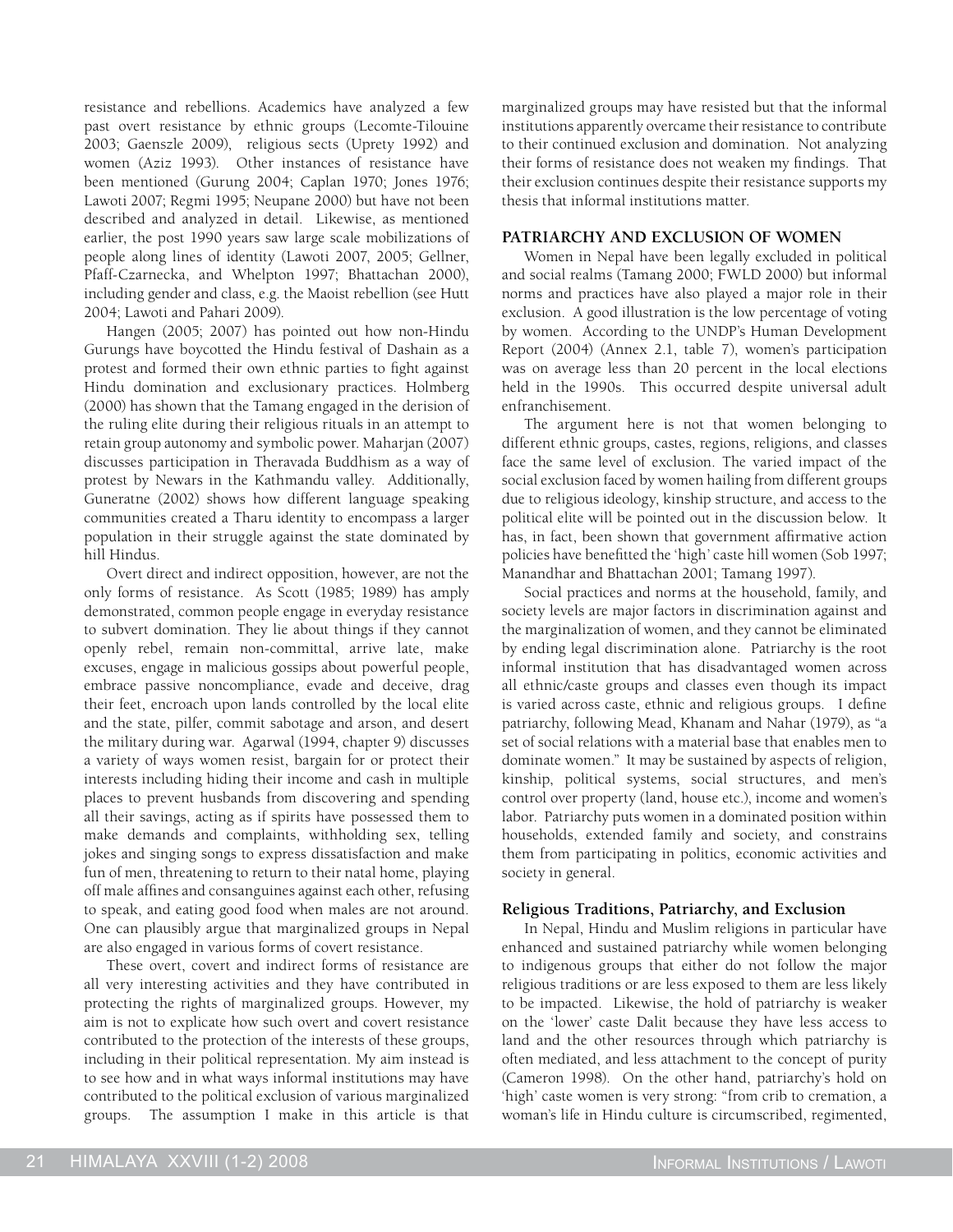exploited, caged, consumed and destroyed by religionpoisoned society" (Mishra 1997: 347). Religious traditions and beliefs, such as sons necessary to perform after-deathrituals for dead persons, have made boys more important than girls. The treatment of women as objects of purity in major religious traditions constrains their free public movement to supposedly 'protect' their purity. One such practice secludes women and undermines their role in the public sphere. During the monthly menstruation period women, especially in the 'high' caste, are considered to be impure and have to spend the period in isolation to avoid defiling others through contact. Such practices constrain women's independence and may undermine their dignity.

The notion that women do not belong in the public sphere, another form of seclusion also undergrided by religious traditions, is another important patriarchal norm contributing to the exclusion of women. The norm stipulates that women's place is in the private sphere of bearing and raising children, taking care of the household and families, etc. whereas the public sphere like politics, market activities, and civil society belong to the men (Okin 1991; Young 1990). Women are disadvantaged by being relegated to the private sphere. First, household work is often not considered as 'real' work, not assessed accordingly, and is unpaid. Second, the work takes so much time that it makes women 'poor' with regard to time. Studies found that women could not participate in training opportunities and meetings because of too many household responsibilities (Cornwell 2003; The World Bank and DFID 2006, 36). The notion of public versus private is less common however among the indigenous nationalities, whose women are active in economic and other activities beyond the household (Acharya 2000).

# **Kinship Structure**

Kinship structures reinforce patriarchy and exclusion by increasing vulnerability of women and making them dependent upon men, for example to their father when they are young, their husband during adult life and their sons in old age. The practice of patrilocal marriage among most communities in Nepal removes women from their family and village of birth and attenuates women's relationship to the natal family through distance and norms that restricts frequent visit to natal home. Among other things, it increases their vulnerability because they have to start life in a new place and build networks all over again. In competitive politics, it puts them at a disadvantage with males who have established networks in areas where they have always lived (Agarwal 1994). Second, as women move away and may not be around in old age to look after them, many parents invest more in sons (e.g. education, food). Thus, women in general may not acquire skills and capabilities necessary to become competitive in the economy, the society and politics.

Furthermore, unequal land holdings between men and women (see next section) is also facilitated by the practice of women moving away from the birth home after marriage.

Even when women are awarded equal inheritance rights they might have to sell off the land or may be obligated to give it to brothers to keep the option of returning to their natal home open in case of marital problems. Even if women keep land after marriage, husbands often become the de facto owners of the properties (Agarwal 1994).

#### **Control over Resources**

Male control over the resource base also hinders women's independence, development and subsequent participation in the public sphere. Land, houses, and livestock are the most valuable form of property to the large rural farming population in Nepal. They are often held in the name of male family members. According to the World Bank and DFID (2006: 24), "[o]nly about 11 percent of households reported any land in female legal ownership; six percent reported that women had 'some' ownership of a house…Surprisingly, only seven percent reported female ownership of livestock, even though for many groups livestock rearing is traditionally a female task." This skewed property ownership is due to both formal and informal norms. Nepal's discriminatory inheritance laws have been reformed to some extent<sup>6</sup> but even the new laws did not change the unequal property holdings. Despite the reforms, the informal norms of preferring sons continue to favor men in the distribution of parental and family resources.

The lack of resources makes women dependent upon men, materially and psychologically. If women want to engage in business and want to take out loans, they will have to ask male relatives to put property up as collateral.<sup>7</sup> Without financial independence, it is generally difficult to participate and succeed in politics.

#### **Male Dominated Political System**

The political system which is heavily dominated by men has contributed to creating a vicious circle of exclusion. First, it discourages women from participating in politics and undermines their role in the formulation of socio-economic policies (Lama 1997; Manandhar and Bhattachan 2001). Second, it has deprived women of role models. Third, women may also be constrained in politics because society - and men particularly - may not treat such women with respect and dignity. They may be given denigrating names for interacting with non-family men. In competitive politics, women are more vulnerable to oppositional attacks and a significant part of the society may not vote for them because they will be seen as engaging in activities where women are 'not supposed to be.' Fourth, the "men's club" may also not share all information and

<sup>6.</sup> Unmarried daughters are entitled equal inheritance under the reforms while earlier only sons were entitled.

<sup>7.</sup> Observations from villages in East Nepal and Kathmandu. however, sometimes male relatives borrow gold and other jewelry from women to put up as collateral to take out loans from banks or money lenders. Rich women thus may have some leverage.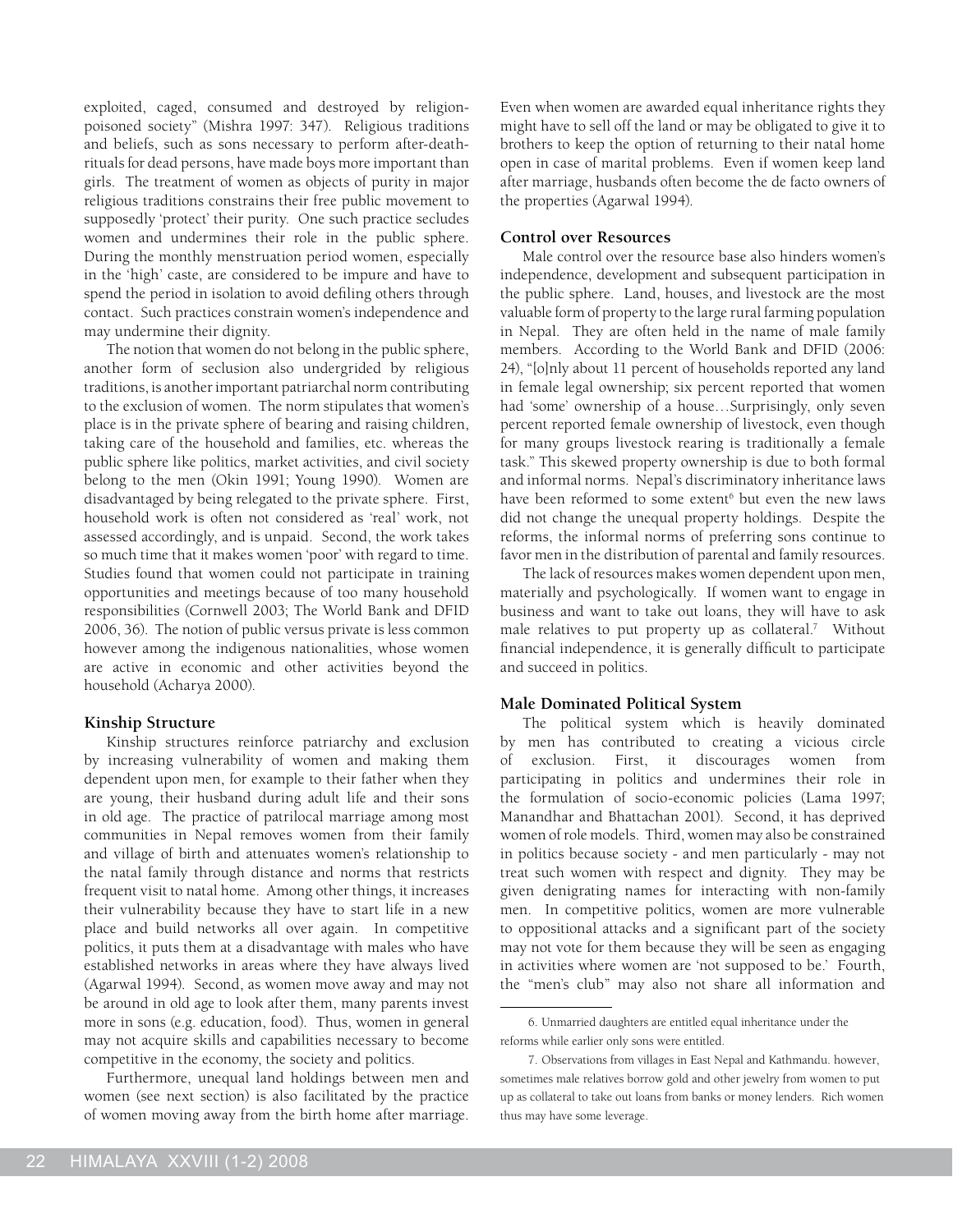resources with women. Men socialize among themselves and this deprives women from getting tips and support that informal networks provide. Even if they are let into the inner circles it may be due to 'enlightened' leader(s) and this may make women dependent on such patron. Fifth, women activists have said that many women do not engage in politics because it's guided by masculine values of fierce competition that could involve physical altercations (Lama 1997), while women in some ethnic groups are often socialized into being submissive from an early age. Finally, as women are perceived as uncompetitive by male political leaders, it lessens their chances of being recruited for competitive politics.

It could be argued that a reason for the low participation of women may be their lack of education, skills, and capabilities. Even so, this absence is due to patriarchy that favors sons over girls in education, opportunities, food, and other arenas. Infant and under-five mortality rates for girls have been persistently higher than for boys in Nepal (The World Bank and DFID 2006: 26).<sup>8</sup> On the other hand, studies from rich but conservative societies have shown that social norms restrict even educated women. For example, women in Middle Eastern countries such as Saudi Arabia are highly educated but are not allowed to work in many professions (Morrison and Jutting 2005). Nepal does not have similar levels of restrictions but it is naive to assume that educated women, as well as women from the Dalit, indigenous nationalities and Madhesi groups more generally, do not face problems in politics and job markets.

Patriarchy operates in two ways to reproduce and reinforce exclusion of women. First, patriarchal norms (an informal institution), such as those that consider women to be subordinate, competes with ineffective formal institutions (gender equality laws) and produces divergent outcomes of female exclusion. Secondly, patriarchal norms that support the discriminating formal institutions, such as unequal inheritance law, are complementary informal institutions. They reinforce exclusionary formal institutions to entrench exclusion.

# **HILL HINDU CASTE SYSTEM AND EXCLUSION**

While patriarchy contributes to the pervasive exclusion of women, the hill Hindu 'upper' caste system and its values contribute to the widespread exclusion of non-CHHE groups. By definition the hierarchical caste system privileges some groups while discriminating against others. The Nepali caste system excludes the Dalit through the practice of "untouchability," indigenous nationalities by labeling them as 'lower' caste and by not recognizing their culture and identity, and the Madhesi by lowering their caste ranks compared to co-hill castes (Dastider 1995; Gaige 1975; Yadav 1997; Lawoti 2005; Biswakorma 2003; Kisan 2005). Untouchability, cultural domination, and exclusionary nationalism affect all

groups to some extent but the discussion that follows will make it clear that each phenomenon affected one particular group more than it does others.

The socio-cultural-political hegemony based on the CHHE value-influenced caste system, and the reproduction of an unequal society through it, has been labeled as Bahunism by the father of Nepali anthropology Dor Bahadur Bista (1991). Many find the formulation helpful to explain Nepal's social inequality and underdevelopment (Bhattachan 1999; Yakharai 1996; Biswakorma 2003; Metz 1996; Sharma 1991; Neupane 2000) while some members from the dominant group have rejected the concept and term outright.<sup>9</sup> Dahal (1990) and Pahari (1992) have pilloried the book showing "contradictions" and suggesting a failure to analyze alternative hypotheses and establish cause and effect. However, the criticisms have been criticized for being "one sided, negative statements," attempts at disproving generalizations by showing exceptions, missing the forest for the trees, and criticizing an inductive and ethnographic study whose aim was not to test hypotheses and establish cause and effect (Bennett 1992: 4-5). Many find the concepts useful and have expanded them to explain underdevelopment and the exclusion of marginalized groups (Kamata 1999; Macfarlane 2001; Neupane 2000). Alan Macfarlane (1994, 115), a prominent anthropologist, finds Bista's book *Fatalism and Development* so insightful that he compares it with De Tocqueville's *Ancien Regime*, Weber's *Protestant Ethic*, and Taine's *Notes upon England*. If Bahunism is understood as an imposition of one's culture and values on others through domination over the state and the legitimizing of the superior position of certain groups based on ascription, then the concept describes a powerful informal institution that has helped to perpetuate social inequality and hegemonic domination in Nepal (Neupane 2000; Lawoti 2005; Malla 1992).<sup>10</sup> The wide adoption of the concept by

10. The term Bahunism does not strictly reflect the caste system but rather signifies power enjoyed by Bahun (hill Brahmin) and Thakuri and their use of that power to reformulate the caste system to place them in superior positions and to legitimize those positions based on ascription. Caste laws of 1854 in Nepal rendered Bahuns and Thakuris higher than the Tarai Brahmin, who follow the Hindu rituals of purity and vegetarianism more rigorously and who are traditionally ranked higher (see Hofer 2004, figure 2, p.9). The Thakuri is listed below the Upadhaya Bhraman but higher than the Jaisi Brahman, Chetri, Newar Braman, Indian Brahmin, ascetic sects, lower Jaisi and various Newar castes in the tagadhari, the highest category.

<sup>8.</sup> Under-five Mortality Rate per thousand was 91.2 for boys and 112.4 for girls in 2001.

<sup>9.</sup> Bahunism could become a racist epithet if applied to all Bahuns. There is a widespread stereotype that Bahuns are crafty, cunning and conspiring. Like any stereotype, this is not true with regard to all Bahuns but is based on the devious behaviors of some individuals, which has been recorded by anthropologists (Bista 1991; Caplan 1970; Caplan 1972; Guneratne 2002), including a Bahun (Dahal 2036 v.s.). Such individuals have, in fact, harmed decent Bahuns indirectly by helping to create and perpetuate stereotypes. Bahuns have also been directly harmed by cunning Bahuns but probably less than individuals from other groups because the caste system and social networks protect them to some extent.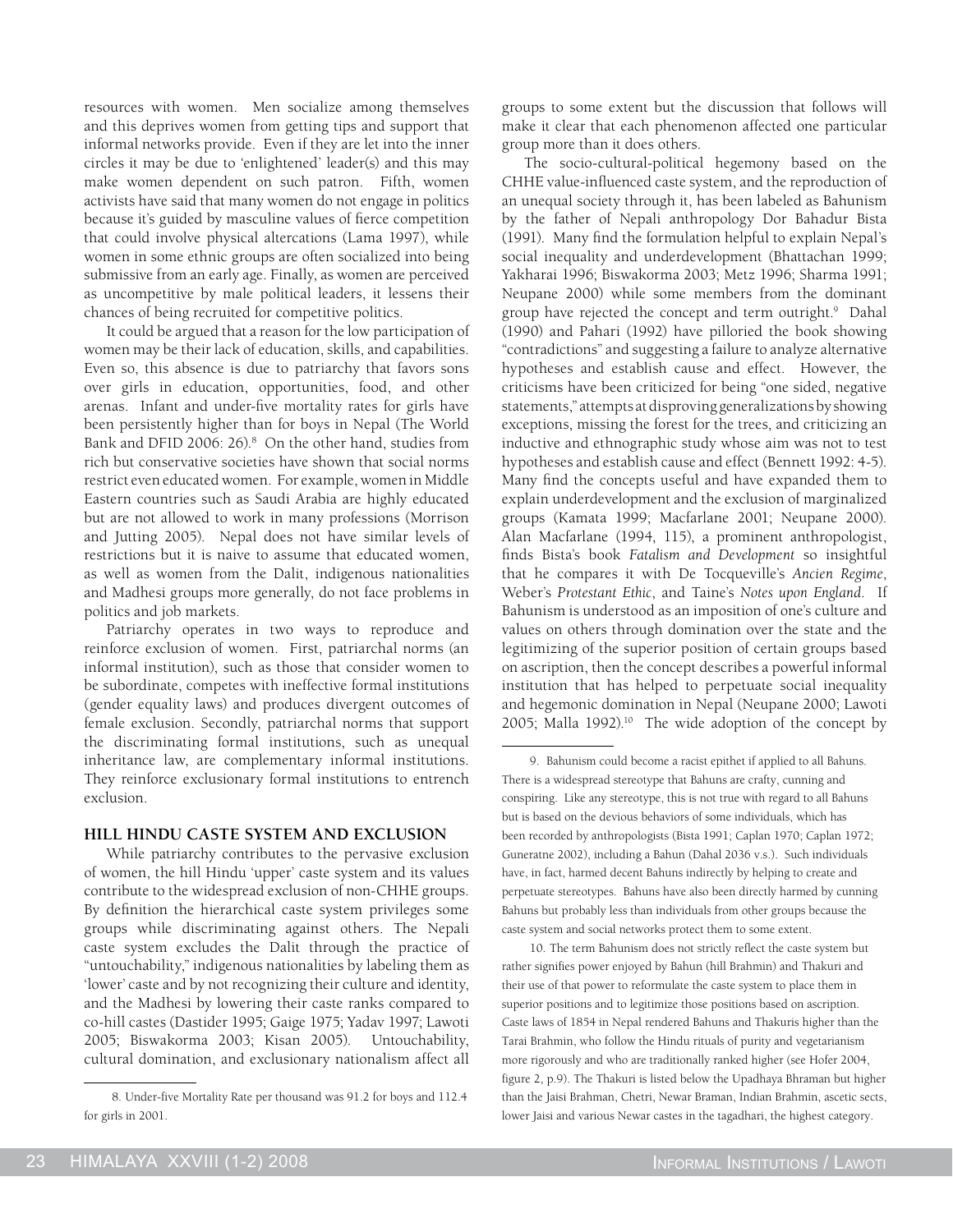scholars and marginalized groups is resisted by many male Bahuns.<sup>11</sup> This validates the claim that caste is an important factor by demonstrating that resistance is based on caste identity.

This caste system, based on the values of dominant hill Hindu groups, has helped to reproduce severe political exclusion of other ethnic groups and women, which continued even during the democratic years. Bahuns, in particular, increased their dominance in politics after 1990 while most other groups' representation, including that of the Chhetri and Newar, the other two dominant groups, declined. There is no denying that high educational attainment contributed to the social mobility of Bahuns, but better educational attainment itself was the result of a more or less historic monopoly over education and contemporary policies that privileged Bahuns, who received instruction in their native language as well as free education in Sanskrit. Educational attainment alone, however, does not explain the group's hegemony. If educational attainment alone were a factor, then the Newar should have improved their performance as well because in addition to being better off socio-economically, which also fosters mobility, their educational attainment is high.

Hill casteism prevalent in the polity works to advantage the hill 'high' caste and disadvantage 'low' castes and others in several ways. First, the system marginalizes 'lower' castes and others and renders them uncompetitive. For example, lower education levels among marginalized groups due to historic and contemporary policy bias (e.g. education in a language other than their mother tongue) made the marginalized groups less competitive (Yadav 1992; Ragsdale 1989).

Second, caste based nepotism and favoritism, which guides politics and other spheres, advantaged the hill 'high' caste groups in politics. Supreme leaders often promote caste loyalists. Generally, they feel secure and comfortable with family and caste members who share a similar worldview, language, culture and religion and are socially permitted to enter their households, participate in their rituals, etc.<sup>12</sup> Empirical analysis of the parliament trends supports this thesis. During the Panchayat period, when the king was supreme, the king's caste group (Thakuris) and Chhetris dominated the Parliament overwhelmingly, holding 37.2 percent of the seats, while Bahuns held only 20 percent. On the other hand, during 1990-02, when the Bahuns dominated the political party leadership, they overwhelmingly dominated the Parliament with 39 percent of seats while the Chhetris, who are around 50 percent more than Bahuns in terms of the national population, declined to 19.6 percent (Lawoti 2008). Caste based nepotism has often sidelined competent persons of other groups. Yakharai (1996) describes an incident where a Bahun minister and secretary promoted junior civil servants of their caste over other senior and competent bureaucrats by giving their caste protégés full points in interviews to overcome other bureaucrats' higher marks in other arenas of evaluation such as written tests and service length.



Figure 1: Caste and Political Representation

Third, with CHHE domination in politics, administration and other spheres, marginalized groups faced differential consequences in their lives. For example, nearly 60 percent of the prisoners in three Kathmandu jails were Dalit and indigenous nationalities. The disproportionate imprisonment of the groups was largely because 'low' caste people were victimized by the 'high' caste administration while the 'high' caste were either not similarly effected or were able to use caste network and influence in the system so as not to get imprisoned or get out of jail quickly (Nepal 2006). Such differential consequences due to the unfavorable conditions are prevalent in other spheres.

Marriage (endogamous), socialization, religious rituals, family and other kinship networks tie the 'high' caste group together and contribute to their social mobility because powerful political leaders and administrators hail from the group. Such networks provide opportunities for mobility to cadres and socio-political insurance to leaders by facilitating monitoring of 'clients' or people they have rewarded, making them effective institutions of discrimination and exclusion. Chandra (2007) argues that monitoring is easier along ethnic lines because ethnic identity makes available more easily information necessary for monitoring. If people betray their patrons, the dissenters could face consequences from social, family, and caste associations and networks.

The misunderstanding, discomfort, and conflict due to cultural differences, on the other hand, have harmed members of the marginalized groups. For instance, some Madhesi and indigenous nationalities' Parliament members from CPN-UML (Communist Party of Nepal-United Marxist Leninist) were censured for raising issues pertaining to their

<sup>11.</sup> I have found that rejection is more widespread among many "educated" male Bahuns and some Chhetris active in online Nepali forums dedicated to "democracy," "environment" etc.

<sup>12.</sup> Traditionally the Dalit are often not allowed to enter households while all 'lower' castes are generally barred from entering the kitchens and participating in 'high' caste rituals.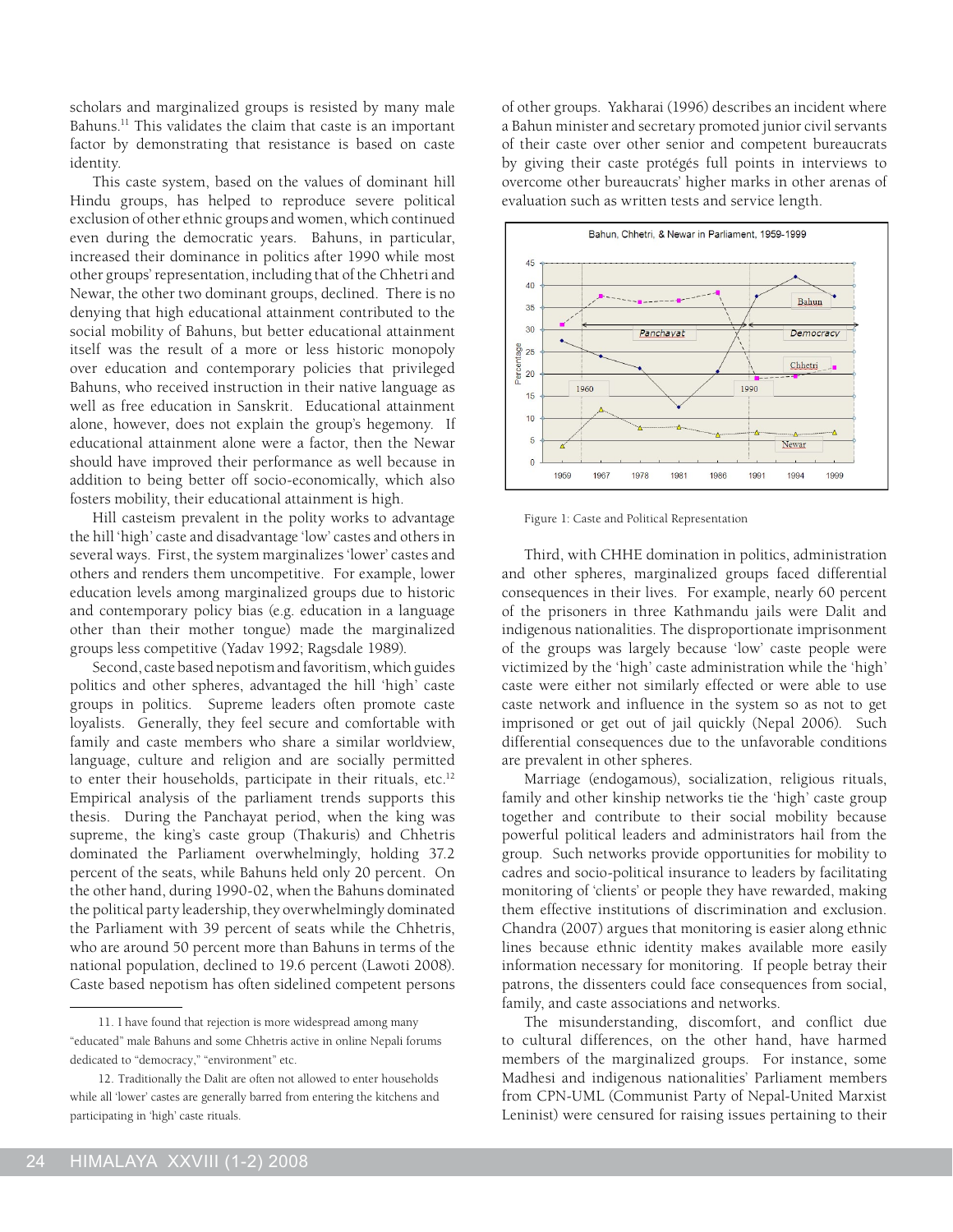respective groups in the party forum. Such punishment and suspicion by top CHHEM leaders undermined the careers of the marginalized group leaders. Some left the parties that they had invested considerable time and energy in.13 The exit by leaders, ironically, further reduced the presence of marginalized groups in major political parties.

The discussion of influence of hill based caste systems in politics does not mean that it is the only factor that influences political behavior and outcomes. Individual ability, and control or influence over resources also affects politics. Members of 'lower' caste groups could control these resources as well, though it is rare in reality. However when everything else is constant, the hill Hindu-value influenced caste system prevalent in the society helps in the upward mobility of 'higher' hill caste groups in politics and society while constraining members belonging to other groups. The next sections will discuss specific informal institutions that contributed to the exclusion of different marginalized groups.

#### **Untouchability and the Exclusion of the Dalit**

Even though caste discrimination and untouchability was legally ended and made discrimination on those grounds a punishable crime in the 1990 Constitution, the Dalit continue to bear the brunt of the caste system due to untouchability, which most Dalit face almost every day. The study on Measuring Empowerment and Social Inclusion conducted by the World Bank and the DFID (2006: 35) provides a good sense of its prevalence: "When asked if she had entered the homes of high caste people in her village, a Dalit woman in Tanahun district laughed, 'Not once! I've watched functions of high-caste families from outside their windows.'"

Dalits are still prohibited to enter many temples, use public water sources, and are forced to carry out traditional occupations, such as disposing of dead animals. In 2005, several Dalits were fined for entering temples in Saptari district and those who could not pay were expelled from the district (The World Bank and DFID 2006: 41), while in Siraha district Dalits were forced to remove carcasses of dead animals (Uprety, Rai, and Sedhain 2005). The data on untouchability/ caste discrimination collected by the Informal Service Center (INSEC) shows that the practice of untouchability has gone unabated (figure 2). The data represents events that produced counter resistance related to the practice of untouchability. It clearly demonstrates that incidents of untouchability that have come to the attention of human rights groups have not declined (INSEC 2008).<sup>14</sup>

Leaders of the 'high' caste groups have not treated Dalits as political equals. The non-nomination of Dalits for public



Figure 2: Reported Caste-based Discrimination

offices and the absence of progressive programs by major political parties to end untouchability and promote inclusion demonstrate this ambivalent attitude. As noted above, not a single Dalit was made a minister during the 1990-02 democratic period. Likewise, only one Dalit was elected in the three parliamentary elections (one out of a total of 615 possible seats).15

Educated, 'high' caste Nepalis often argue that untouchability exists only in rural areas among the illiterate. This is far from the truth. First, news of occasional public feasts among Dalit and non-Dalit as campaigns against untouchability in some urban areas demonstrates that the practice is still prevalent enough for some progressive groups to organize such events and become newsworthy. It is true that untouchability has been reduced in urban areas but its remnants still affect a large number of people, especially women. An ethnographic study in the Kathmandu Valley in 2006 found that Dalit women could collect water from public wells only after 'high' caste women to avoid 'defilement' of water collected by the 'high' caste. A social boycott of a Dalit woman, who broke the norms and complained about the practice of untouchability to the authorities shows that the practice is still socially enforced with severe consequences even in urban areas. A fine of thousand rupees was levied by the community to those who broke the boycott, due to which the Dalit woman lost her tailoring business (Kharel 2007).

Dalits, including activists, have told me that they often have to pretend to be a Bahun or Chhetri to rent apartments in Kathmandu and have been asked to vacate office spaces after the owners found out that they were Dalit. Folmar (2007) has

<sup>13.</sup> Interviews, Kathmandu, summer 2007.

<sup>14.</sup> The low number of reported cases in the late nineties is probably due to INSEC's inexperience in collecting data on untouchability. INSEC officials told me in the summer of 2008 that they began to collect data on issues they felt important as they gained more experience in human rights issues, and developed data collection methods on a trial and error basis.

<sup>15.</sup> This does not, however, mean that the situation of Dalits has not improved. Caplan (1972) had noticed in 1969 itself that Dalits had begun to oppose Bahuns in a West Nepal village by supporting another faction led by a lower ranked Jaisi Bahun, who they perceived as sympathetic, after universal franchise was introduced in village elections. The decrease in economic dependence of the Sarki (Cobblers) on the Bahuns and demographic status of Sarki who were nearly half of the village also facilitated the process. My argument is that Dalits have not become equal citizens and still face major exclusion and discrimination.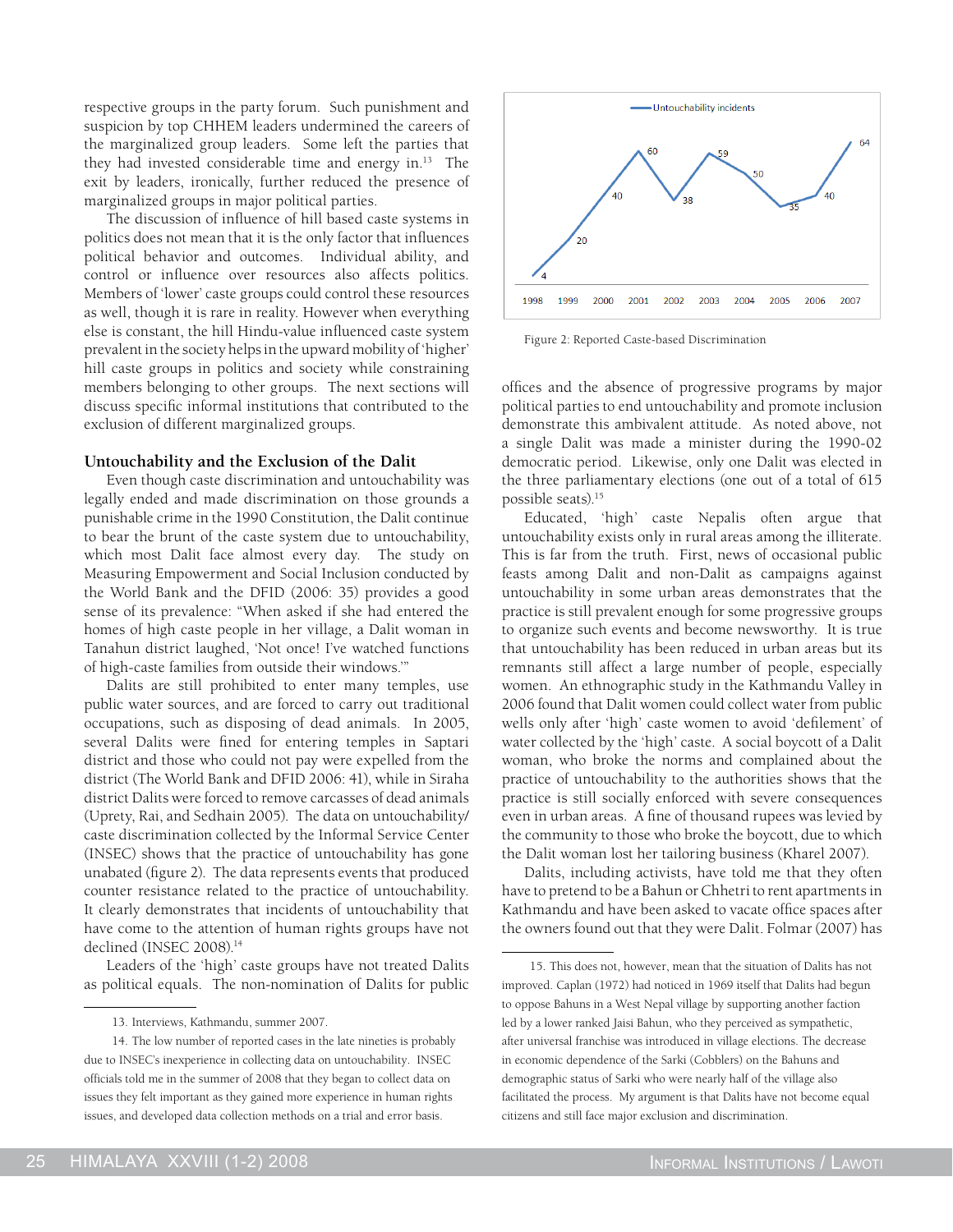argued that presenting false identities as coping strategies at the individual level has undermined empowerment of the community because such people may hesitate to participate inpublic actions for fear of being found out.

Second, Dalit activists claim that even many educated individuals, who self-project as liberals and progressives, still follow the practice of restricted commensality. Some often claim helplessness when family members practice such rituals and defend it as their family's 'human rights' but do not seem to notice glaring human rights violations by such practices. Third, untouchability is problematic even if it occurs only in rural areas. 86 percent of Nepal's people live in rural areas. A large number of people are associated with the oppressive practice—as victims, active oppressors, or passive participants.

Finally, untouchability deprives Dalits of equal economic and other opportunities. Many jobs, professions and business opportunities (such as opening tea stalls and selling milk) available for enterprising rural people are not viable options for Dalits because many members of the society may not buy edible goods from them. Meanwhile, with penetration of the market and the availability of cheaper readymade clothes, shoes and metal farming implements, traditional sources of income of the Dalit have been undermined (Blaikie, Cameron, and Seddon 1980). Such constraints undermine the development and social mobility of Dalits and contribute to their exclusion from social and public life. A group whose members face caste discrimination everyday and who are deprived economically cannot be expected to be competitive in politics and other realms.

This discussion has shown that the social practice of untouchability contributes to exclude the Dalit directly as well as indirectly by marginalizing them and making them uncompetitive. The prevalence of untouchability despite a constitutional ban shows that informal institutions (untouchability) competed with ineffective formal institutions (a Constitutional ban) to produce a divergent outcome of continued widespread untouchability.

# **Ethnic/National Domination and the Exclusion of Indigenous Nationalities**

The indigenous nationalities were marginalized by the dominant CHHEM societal norms that denigrated their language, culture, religion, and lifestyles. The dominant group considered the indigenous nationalities as 'low' caste, even though they were not part of the caste system. The assimilation policy and processes, vigorously promoted under the guise of modernization and development during the Panchayat era, projected dominant ethnic values, worldviews, language, religion, culture and tradition as Nepali and resulted in other groups and their attributes being perceived as less Nepali and inferior. For example, people who did not either know Khas-Nepali or lacked mastery over it were often considered incompetent.

Domination along national/ethnic and religious

dimensions can be assessed by analyzing stereotypes and societal attitudes that denigrate the marginalized groups, their values, culture, and lifestyles. Stereotyping is prevalent in Nepali society toward both the dominated and dominant groups but it hurts the dominated groups more because they are not able to resist the impact of the demeaning portrayals. Patriarchy, the caste system, and hill nationalism have generated and reproduced stereotypes about the marginalized groups (Neupane 2000; Thapa-Magar 2000; Acharya 1994; Yadav 1997). Demeaning stereotyping is probably more varied and severe towards indigenous groups because they are more different than the dominant group in terms of culture, language, religion, and physical appearance.<sup>16</sup>

Stereotyping portrays the marginalized group as deviant because the groups do not possess the characteristics of the dominant groups that have been established as normal/ universal (Young 1990). Hence, they are often considered dumb, incompetent, lazy, and problematic, among other things. In Nepal, stereotyping occurs at a number of levels. Songs, proverbs, morals and folklores project the marginalized communities negatively and the dominant group in superior terms (Thapa-Magar 2000). For instance, popular songs unabashedly use derogative words about marginalized groups such as *dalli magarni* (round faced Magar belle) and *nepti* (stub-nosed).17 The people who do not see any problem with such songs react strongly if words like *chucchi bahuni*  (pointed nosed Bahuni) are used.18 Innumerable instances of folklore and moral values depict indigenous nationalities, women and Dalit as lazy, dirty, dumb, or undependable (Mohsin et al. 2003; Neupane 2000).<sup>19</sup> The demeaning stereotypes are prevalent and they have been internalized by the oppressed group members in many instances. For instance, many Dalit and indigenous nationalities consider that their 'bad' habits, such as alcohol consumption, are the cause of their underdevelopment. That people of the same stock with similar consumption habits have reached political and economic prominence and performed better than the CHHEM across the border in Sikkim and Darjeeling, show the falsity of such views (Lawoti 2005).

People can develop and grow well in their own cultural environment whereas discriminatory social attitudes

18. Derogative portrayals are found in the popular Khas-Nepali literature as well. Pradeep Thapa-Magar (2000: 45-50) discusses a number of protests by indigenous nationalities activists over demeaning portrayals of the groups in the literary works like Silanyas (Bhimniddhi Tiwari), Dharanko Ukali Orali (Madhav Prasad Pokhrel) and Sumnimma (B.P. Koirala).

19. The extent of derogatory proverbs used against the Dalit is such that they are almost always presented as examples describing human frailties and possessing negative habits and attributes.

<sup>16.</sup> I do not discuss the Muslims even though the group is facing similar cultural problems because of limited literature on the problems facing the group.

<sup>17.</sup> A song - "maya kasle diyo nepti lai lightarra" (who gave a lighter to the stub-nosed belle).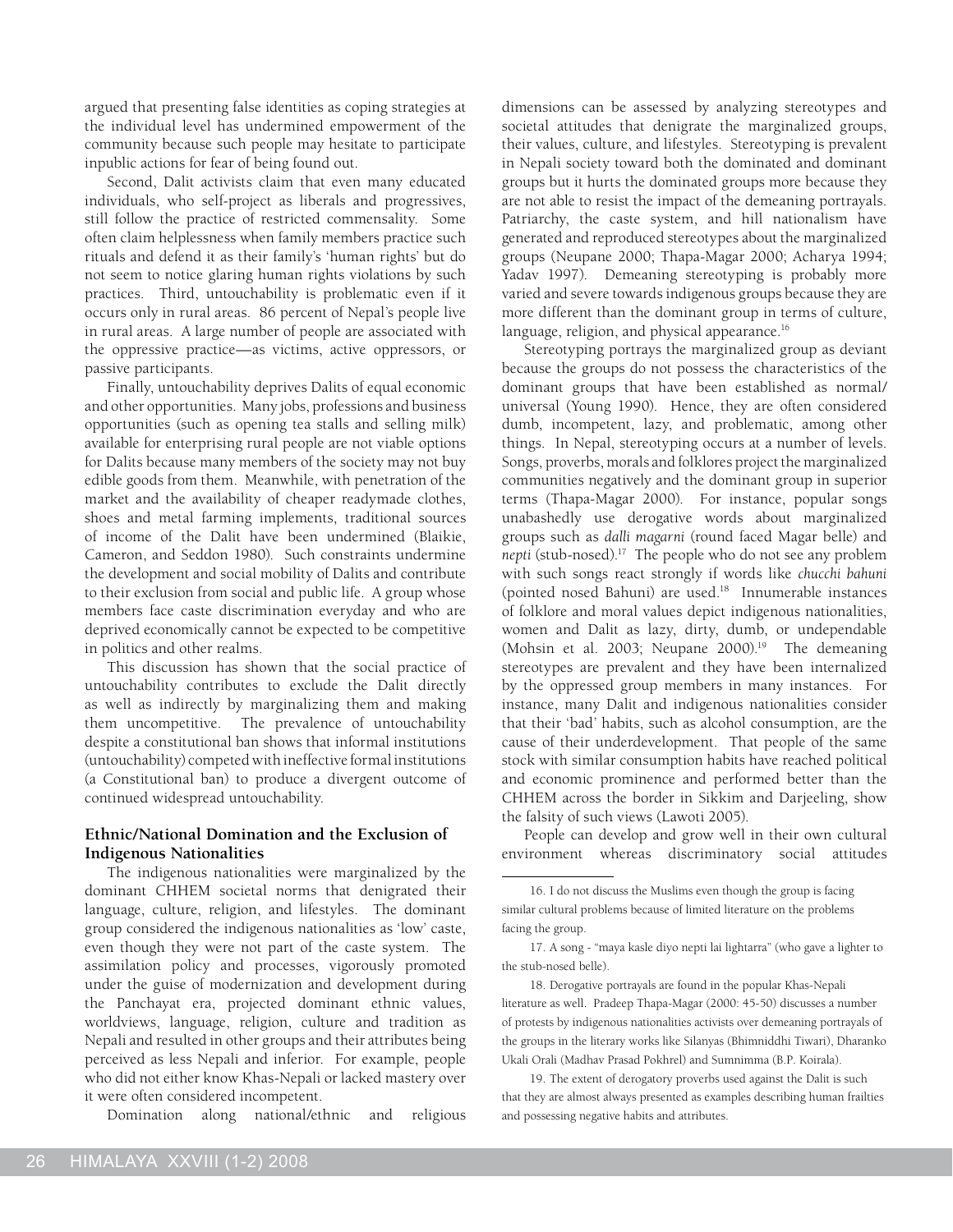| Outcomes/<br>Effectiveness | Effective Informal Institutions                                                                                                                                                                                     | Ineffective Formal Institutions                                                                                                                                                                                                                             |
|----------------------------|---------------------------------------------------------------------------------------------------------------------------------------------------------------------------------------------------------------------|-------------------------------------------------------------------------------------------------------------------------------------------------------------------------------------------------------------------------------------------------------------|
| Convergent                 | Complementary<br>Unequal gender based inheritance laws &<br>patriarchaical practices;<br>Denial of citizenship to the Madhesi, and hill<br>nationalism;<br>Non-recognition of the Kirati religion in 1991<br>census | Substitutive<br>Customary traditions that empower ethnic/<br>national groups in 'multiethnic' (as declared by<br>the Constitution) society                                                                                                                  |
| Divergent                  | Accommodating                                                                                                                                                                                                       | Competing<br>Exclusion of women, the Madhesi, indigenous,<br>& the Dalit in public offices (negative);<br>Prevalence of untouchability (negative);<br>Customary traditions & practices that promote<br>identity despite formal discouragement<br>(positive) |

Table 1: Variants of Informal Institutions, 1990-02

Framework adapted from Helmek and Levitsky (2006:14)

and practices constrain the growth and development of different socio-cultural groups, debase cultures by negative portrayal, and contribute to producing low self-esteem among members of such groups (Kymlicka 1995). The indigenous nationalities and others in Nepal were hindered in social mobility and constrained in their development due to discrimination against their culture, values, and traditions. They were disadvantaged in competition with members of the dominant groups in the CHHE biased cultural environment, perpetuating their exclusion, including in politics.

The pervasive stereotyping, non-recognition of the culture of marginalized groups and their treatment as 'low caste' demonstrates the role of competing informal institutions in the exclusion of such groups in a constitutionally declared 'multi-ethnic' Nepal (see table 1). On the other hand, nonrecognition of religion of the indigenous nationalities (e.g. Kirati) by the dominant group complemented the declaration of the state as Hindu in the 1990 Constitution and helped to produce convergent outcomes.

#### **Hill Nationalism and the Exclusion of Madhesi**

The exclusion of the Madhesi is unusual because the Tarai is the most fertile region, which should have favored the Madhesi in competitive socio-political spheres - in many parts of the world people of the fertile plains perform better politically and economically. The most blatant discrimination against the Madhesi was in the citizenship realm. government commission calculated that 3.4 million Nepali sixteen year olds and older—the majority of them Madhesi —were without citizenship certificates in mid-1990s. This discrimination in citizenship was not solely due to formal laws that barred the Madhesi specifically from acquiring citizenship.20 The Madhesi became victims because the hill dominated administration would often deny citizenship to the Madhesi on the grounds that they were Indians. Even when the Madhesi had all necessary documents, they faced long delays in acquiring citizenship (Burkert 1997). The lack of citizenship certificates, which were necessary for government jobs, purchasing property and standing for public offices, deprived the Madhesi of fundamental rights.

The consequence of the dominant strata's discriminatory attitude towards the Madhesi can be demonstrated more clearly if access to the state by similar caste and ethnic groups from the hill and Tarai communities are compared. If one compares the Bahun (Hill Brahmin) and Tarai Brahmin, the former has greater access to positions in the state. Similarly, the hill Chhetri, indigenous nationalities, and the Dalit enjoyed more access to the state than the Tarai Chhetri (Thakur), indigenous nationalities, and the Dalit (table 2). For instance, during the 1990s, not a single Tarai Dalit was nominated to the powerless Upper House, which was one agency where major political parties and the king sometimes appointed one or two Dalits.

The source of discrimination and exclusion of the Madhesi is the hill nationalism that did not recognize the Madhesi as equal members of the Nepali nation-state. This is akin to what Gramsci (1971: 195) had observed: "the State renders the ruling group "homogeneous", and tends to create a social conformism which is useful to the ruling group's line of development." The Nepali nation and nationalism was

<sup>20.</sup> An article of the 1990 constitution restricted citizenship to only those whose father had a certificate. As many Madhesi were denied citizenship certificates when it was distributed, their offspring were also subsequently denied. These Nepalis were given citizenship certificates in 2007.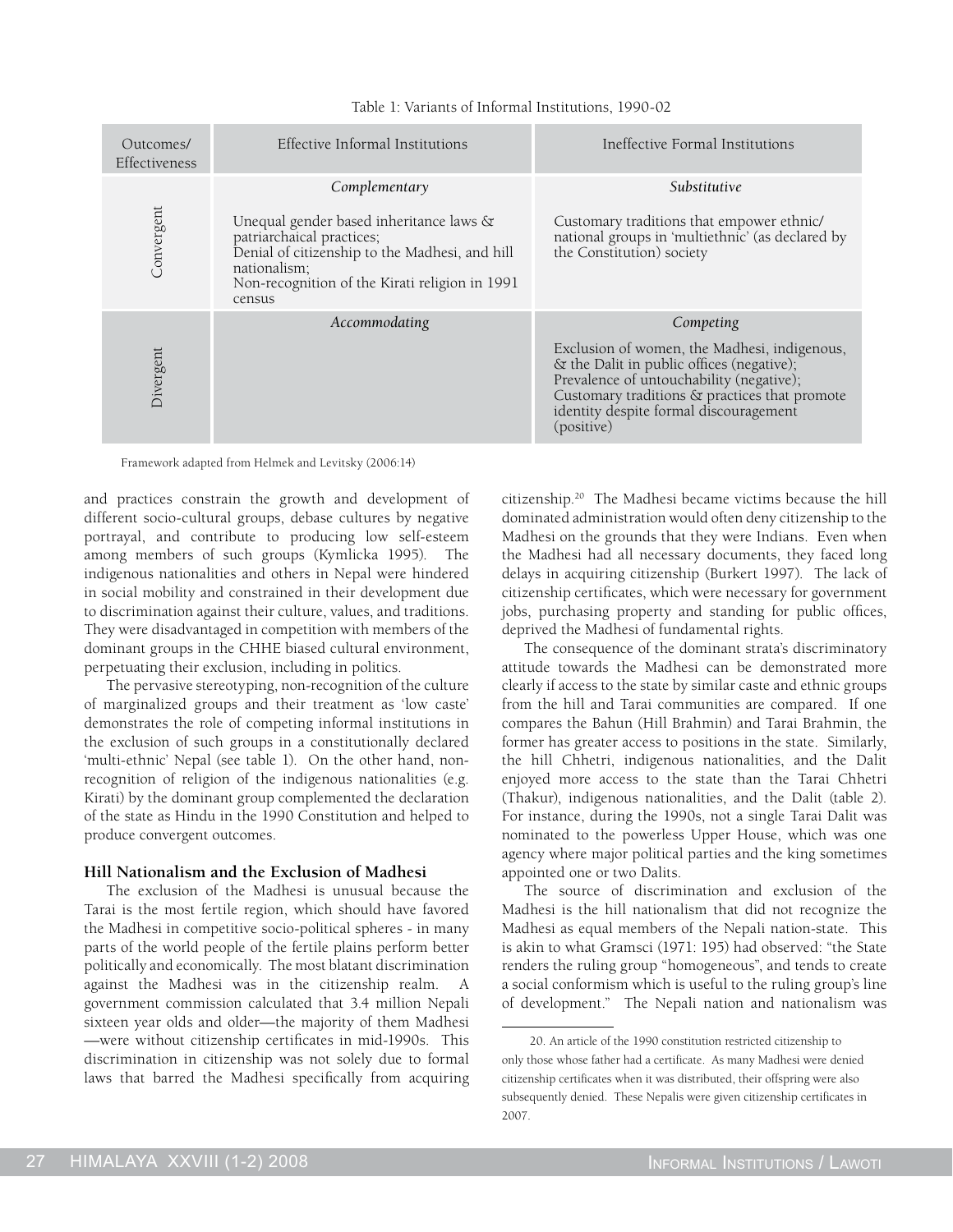defined along the traditions and identity of the hill people - it was a regional-ethnic nationalism paraded as universal. The exclusionary nationalism was perpetuated through informal attitudes of the hill residents and with support from formal institutions. The rituals and traditions that were promoted to foster a sense of Nepali identity were mostly hill based. Even though the Madhesi are Hindus, the hill controlled state defined the Hinduism of the state along hill cultural lines, such as granting most public holidays on hill Hindu festivals (Mohsin et al. 2003).

Hill nationalism is an informal institution because the laws of the land do not formally declare Nepalis to be exclusively the hill people. The hill nationalists consider the Madhesi as either Indians or recent migrants from India and question their loyalty to the nation-state. These informal norms were reinforced in earlier periods by formal laws. For instance, as mentioned earlier, though Brahmins occupy the top positions in the Hindu caste hierarchy, the 1854 civil code put the Thakuri (Hill Kshatriya) above the Tarai Brahmin (Hofer 2004). This demonstrates that hill nationalism was so strong that it even overrode the ritual hierarchy prescribed by Hindu tradition.

The Madhesi were not recognized as a genuine group with specific problems by the hill community and the state or by the media and academia, which was dominated by hill people during the 1990-02 democratic years. This nonrecognition of the Madhesi was so widespread that even the 1998 and 2004

a movement against the imposition of Khas-Nepali as the only language of instruction in public schools in the Tarai during the 1950s. A Madhesi political party, the Nepal Tarai Congress, received 2.1 percent of the popular vote in the 1959 election whereas the parties of the indigenous nationalities collectively did not get comparable popular votes even in 2008. The Madhesi began organizing during the Panchayat period as the Nepal Sadhvawana Parishad (Nepal Goodwill Council), which transformed into a political party after 1990. The party elected Parliamentarians during all the three elections in the 1990s whereas the indigenous nationalities and the Dalit parties did not elect a single member to the Parliament during the period. A higher level of mobilization of the Madhesi would suggest that the state and society would be responsive toward them. However, this was not so, because the hill nationalism was so strong that the hill society refused to recognize the Madhesi as equal Nepalis as long as they could afford do to so, that is until the 2007 Madhesi movement that paralyzed the country through strikes.

Specifically, the exclusion of the Madhesi occurred in four ways. First, people without citizenship certificates were not eligible to stand for public positions. Second, attitudes of suspicion toward the Madhesi meant that political leaders rarely appointed Madhesi to top public positions. Gaige (1975) noted that the Nepali state would only appoint Madhesi officials even in the Tarai if they could not find hill people for such positions.

Likewise, due to

not only the

Nepal Human Develop Reports (NESAC UNDP and Citizen  $(2006)$ analyze group (published respectively by

Table 2: Access to the state by Madhesi/Tarai and Hill People

| oment    |                                 | the suspicion of   |                       |                  |
|----------|---------------------------------|--------------------|-----------------------|------------------|
|          | <b>Group/Status</b>             | <b>Less Access</b> | <b>Greater Access</b> | Madhesi loyalty  |
| 21998;   |                                 |                    |                       | the state<br>to  |
| 2004)    | 'High' Caste Hindus             | Madhesi/Tarai      | Hill                  | and prejudiced   |
| Unequal  |                                 |                    |                       | perception       |
|          | <b>Indigenous Nationalities</b> | Madhesi/Tarai      | Hill                  | that they are    |
| which    |                                 |                    |                       | cowards.         |
| d inter- | Dalit                           | Madhesi/Tarai      | Hill                  | they were not    |
| issues   |                                 |                    |                       | recruited to the |
| 2ed      | Source: Mohsin et al. (2003)    |                    |                       | security forces. |

Source: Mohsin et al. (2003)

the UNDP and a consortium of the World Bank and DFID) did not treat the Madhesi as a separate group (Lawoti 2008). The fallout of the non-recognition, in addition to symbolic and material harm, was the absence of policies that redressed the grievances of the Madhesis. For instance, development committees were established for the Dalit and indigenous nationalities during the late nineties and they were later transformed into the Dalit Commission and an academy for the indigenous nationalities. For women, a separate ministry was formed and quotas were set aside in the Upper House and local governments. Similar policies were not formulated for the Madhesi.

The non-recognition is more surprising because the Madhesi were the most mobilized among the marginalized groups. Unlike the indigenous nationalities, they launched

army but to the police forces as well. Third, the suspicion and prejudice often created awkward and discomforting situations for the Madhesi and some left the mainstream political parties after it became unbearable. This reduced the pool of Madhesi that could rise within major political parties. Fourth, lack of access to social and state resources and socio-cultural discrimination rendered the Madhesi less competitive politically.

The lack of recognition and discrimination interacted in two ways with formal institutions. Non-recognition of the Madhesi as equal citizens by the hill people competed with formal equal rights guarantees to citizens by the Constitution while discriminatory attitudes and behavior of hill administrators complemented formal discriminatory citizenship laws to deny or delay citizenship certificates to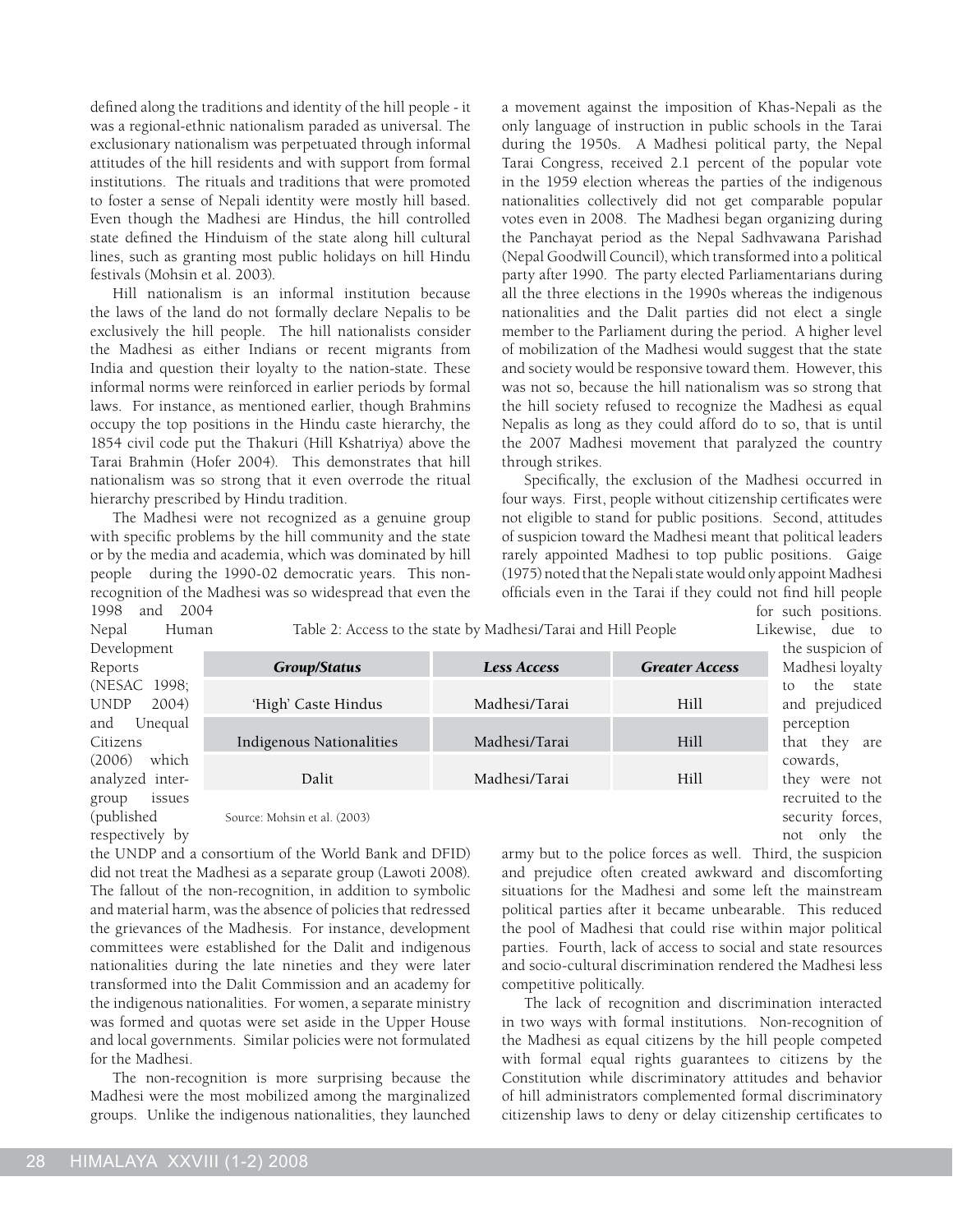a large number of Madhesi, which led to their socio-political exclusion.

# **Informal Institutions and Inclusion**

Some informal institutions in Nepal contributed to inclusion, even though indirectly. For instance, the informal norms of the indigenous nationalities operated to compete with the formal institutions of the state and informal values of the dominant group. The indigenous nationalities did not completely adopt the values, norms and policies of the CHHEM centric state that discriminated against them even though they were influenced by the dominant group norms to some extent, as demonstrated by Hinduization and Nepalization. Customary tradition of ethnic/national groups that sustained their identity and contributed to their mobilization and empowerment is a substitutive informal institution.<sup>21</sup> The mobilization of marginalized groups, which was facilitated by a distinct identity, forced some concessions from the state and contributed to the project of socio-cultural mobilization for inclusion after 1990. The practice of customary religious traditions (e.g. Kirati, animist) despite their non-recognition by the state is an example of competing informal institutions that produce divergent outcomes to facilitate inclusion.

The emergence of the Kirati religion as a census category is an example of how formal and informal institutions of different groups interact in different ways to produce changes in formal and informal institutions. As the ruling Hindus considered Kiratis part of their religion, it was not listed as a separate category in the census until 1991. This was a case of formal and informal institutions of Hindus denying recognition to a minority religion. However, in the 1991 census after the polity was opened, 1.7 percent of people asserted Kirati as their religion in the 'other' category. The census bureau was forced to include Kirati as a religious category in the 2001 census when 3.6 percent said that they follow it.

Thus, informal institutions produced both positive (identity preservation, mobilization and some concessions to marginalized groups) and negative (untouchability despite it being declared illegal) outcomes. This paper, however, has amply demonstrated that the informal institutions largely contributed in the pervasive exclusion of various groups in Nepal during the 1990-2002 democratic years.

# **Conclusion**

This article demonstrates that informal institutions interacted with formal institutions in various ways to contribute significantly to the political exclusion in Nepal.

The Nepali case also sheds light on how informal institutions contribute in creating new formal institutions or reforming them and how they reproduce and get entrenched with the help of formal institutions. For instance, the 1854 civil code was introduced, among other reasons, to collate existing caste practices in Kathmandu and in other areas of the country and to systemize them according to the ruling elite values. However, after the civil code was adopted and implemented, the caste system spread around the country and became more entrenched and began to operate in societies previously not influenced by it. The system was so ingrained that even after the caste based laws were formally ended in the 1960s, its influence continues through informal mechanisms.

The aim of this paper is not to argue that all the problem of political participation in Nepal are due to informal institutions. Poverty and other socio-cultural factors play a part in the political exclusion of social and ethnic groups. However, informal institutions such as patriarchy, caste based laws, cultural domination, and non-recognition significantly contributed to the poverty of the marginalized groups, and poverty in turn undermines their ability to mobilize for their rights, challenge inequalities, and compete with the dominant groups, demonstrating a circular causation.

The marginalized groups also engage in discriminatory practices and norms. For example, inter group inequality and discrimination is more severe in the Tarai between caste Hindus and the Dalit. Practice of untouchability exists among the Dalit themselves. Likewise, indigenous nationalities also discriminate against each other and towards the Dalit. Women in all groups face discrimination, although to varying degrees. Caste, ethnicity, religion, class and age, on the other hand, often put women in positions of conflict with each other. However, intra and inter group discrimination was often the result of the internalization (through socialization) as well as the imposition of a hierarchical caste system, exclusionary hill nationalism and patriarchy, often structured along the values and interests of the hill elite. The legal, social and structural framework constrains marginalized groups from engaging in overt challenges and contributes to their internalization of the norms. Once the norms and values are internalized by even the oppressed groups, they increase the effectiveness of the informal institutions.

Nepal is undergoing a major transformation and it has changed some formal institutions and may change many others as the country adopts a new Constitution. Informal institutions, however, take time to change. Attitudes and traditions persist and are difficult to change overnight or even over time. Thus, some forms of exclusion, produced and reproduced by informal institutions, will probably continue even in the 'new Nepal.' One way to lower exclusion in the future would be to recognize the role of informal institutions in exclusion and then devise formal institutions that undermine them.

<sup>21.</sup> The accommodative informal institution category was not helpful in describing and explaining the role of informal institutions in political exclusion/inclusion in Nepal. If effective formal institutions exist, then it may not be possible for informal institutions to produce divergent outcomes. Thus, this study finds Lauth's (2000) three-fold category more useful than Helmke and Levitsky's (2004; 2006) four-fold category.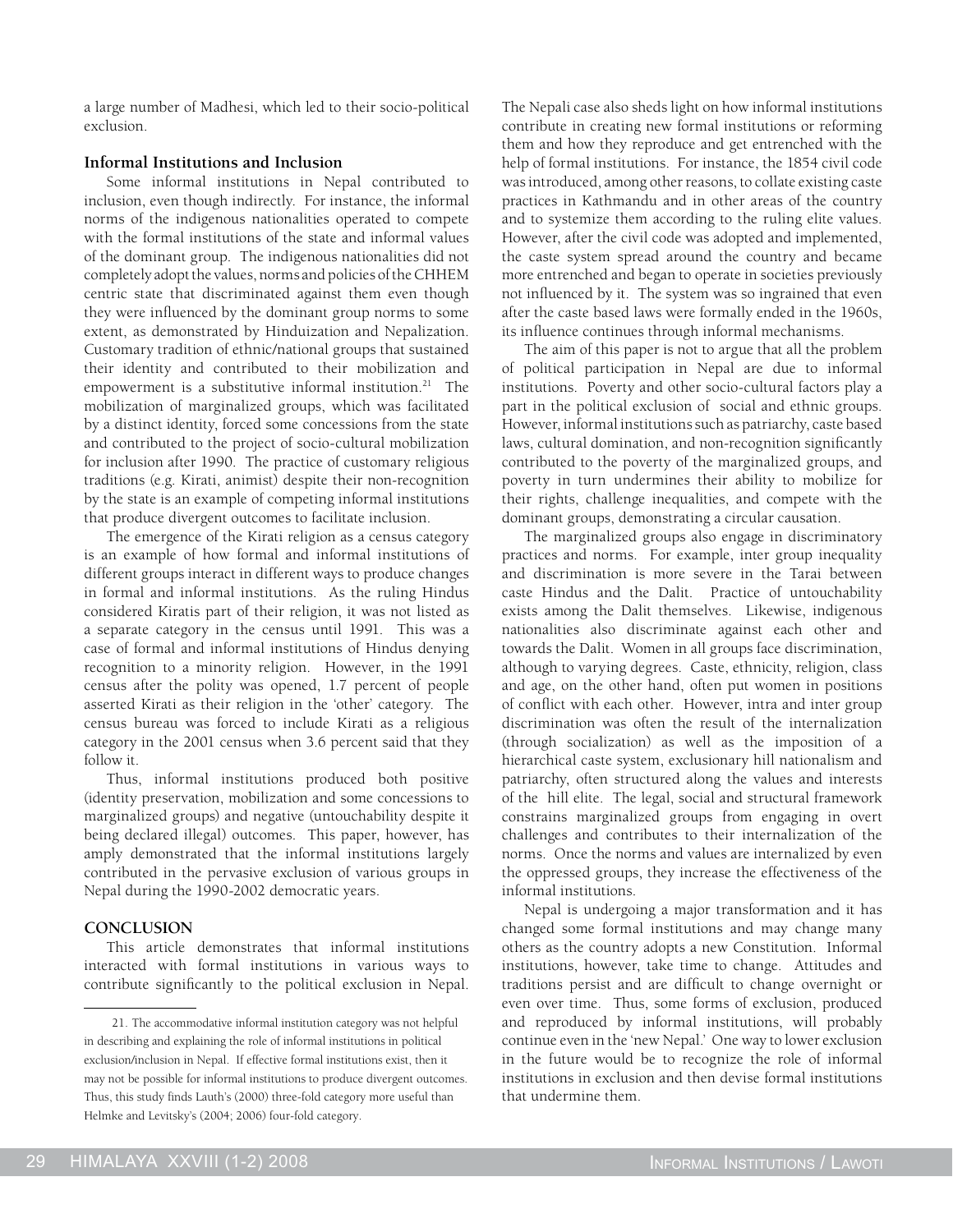#### acknowledgementS

This paper has benefitted from the helpful comments of Arjun Guneratne, Pramod Kantha, Anthony Squires, two anonymous reviewers for *Himalaya*, and feedback received during the Second Annual Himalayan Policy Conference in October 2007 and the Midwest Political Science Conference in April 2008.

#### REFERENCES

Acharya, M. 1994. *The Statistical Profile on Nepalese Women: An Update in the Policy Context*. Kathmandu: IIDS.

———. 2000. *Labour Market Development and Poverty: With Focus on Opportunities for Women in Nepal*. Kathmandu: Tanka Prasad Acharya Memorial Foundation.

Agarwal, B. 1994. A Field of One's Own: Gender and Land Rights in South Asia. Cambridge: Cambridge University Press.

Aziz, B. N. 1993. "Shakti Yogmaya: A Tradition of Dissent in Nepal." In C. Ramble and M. Brauen. eds. *Anthropology of Tibet and Himalaya*. Zurich: Ethnological Musuem of the University of Zurich.

Bennett, E. M. 1992. "Is Pahari being Defensive?" *Himal* 5(3): 4-5.

Bhattachan, K. B. 1999. "Minority Rights in the Predatory Nepalese State." In S. Banerjee, ed. *Shrinking Space: Minority Rights in South Asia*. Lalitpur: SAFHR.

———. 2000. "Possible Ethnic Revolution or Insurgency in Predatory Unitary Hindu State,Nepal." In D. Kumar, ed. *Domestic Conflict and Crises of Governability in Nepal*. Kathmandu: CNAS.

———. 2008. *Minorities and Indigenous Peoples of Nepal*. Kathmandu: National Coalition Against Racial Discrimination.

Bista, D. B. 1991. *Fatalism and Development: Nepal's Struggle for Modernization*. Hyderabad: Orient Longman.

———. 1996. *People of Nepal*. Seventh ed. Kathmandu: Ratna Pustak Bhandar.

Biswakorma, P. 2003. *Brahmanbad, Dalit ra Arakshan [Brahmanism, Dalit and Reservation]*. Dharan: Ratnamaya Dalit Sahitya Sanrakshan Samiti.

Blaikie, P., J. Cameron, and D. Seddon. 1980. *Nepal in Crisis: Growth and Stagnation at the Periphery*. Delhi: Oxford.

Burkert, C. 1997. "Defining Maithil Identity." In D. N. Gellner, J. Pfaff-Czarnecka and J. Whelpton, eds. *Nationalism and Ethnicity in a Hindu Kingdom: The Politics of Culture in Contemporary Nepal*. Harwood Academic Publishers.

Cameron, M. M. 1998. *On the Edge of the Auspicious: Gender and Caste in Nepal*. Urbana: University of Illinois Press.

Caplan, A. P. 1972. *Priests and Cobblers: A Study of Social Change in a Hindu Village in Western Nepal*. London: Intertext Books.

Caplan, L. 1970. *Land and Social Change in East Nepal*. London:

Routledge & Kegan Paul.

Chandra, K. 2007. "Counting Heads: A Theory of Voter and Elite Behavior in Patronage Democracy." In H. Kitschelt and S. I. Wilkinson, eds., *Patron, Client and Policies: Patterns of Democratic Accountability and Political Competition*. Cambridge: Cambridge University Press.

Cornwell, A. 2003. "Whose Voices? Whose Choices? Reflections on Gender and Participatory Development." *World Development* 31 (8):1325-1342.

Dahal, D.R. 1990. "Review of Fatalism and Development." *Contributions to Nepalese Studies* 17(1): 85-92.

———. 2036 v.s. *Dhimal Lok-Jeevan Aadhyan*. Kathmandu: Nepal Rajkiya Pragya Pratisthan.

Dahl, R. A. 1971. *Polyarchy*. New Haven: Yale University Press.

Dastider, M. 1995. *Religious Minorities in Nepal*. New Delhi: Nirala Publications.

de Tocqueville, A., F. Furet, and F. Mélonio. 1998. *The Old Regime and the Revolution*. Chicago: University of Chicago Press.

Folmar, S. 2007. "Identity Politics among Dalits in Nepal." *Himalaya* 27 (1 & 2): 41-52.

FWLD. 2000. *Discriminatory Laws in Nepal and their Impact on Women: A Review of the Current Situation and Prospects for Change*. Kathmandu: Forum for Women, Law and Development.

Gaenszle, M. 2009. "The Power of Script: Phalgunanda's role in the formation of Kiranti ethnicity." Paper presented at Annual South Asia Conference. Madision, WI.

Gaige, F. H. 1975. *Regionalism and National Unity in Nepal*. Delhi: Vikas.

Gellner, D. N., J. Pfaff-Czarnecka, and J. Whelpton, eds. 1997. *Nationalism and Ethnicity in a Hindu Kingdom: The Politics of Culture in Contemporary Nepal*. Harwood Academic Publishers.

Gramsci, A. 1971. Selections from the Prision Notebooks. New York: International Publishers.

Guneratne, A. 2002. *Many Tongues, One People: The Making of Tharu Identity in Nepal*. Ithaca and London: Cornell University Press.

Gurr, T. R. 2000. *Peoples Versus States: Minorities at Risk in the New Century.* Washington, D.C.: United Institute of Peace Press.

Gurung, G.M. 1988. "The Process of Identification and Sanskritization: The Duras of West Nepal." *Kailash* 14 (1-2): 41-61.

Gurung, H. 1998. *Nepal: Social Demography and Expressions*. Kathmandu: New Era.

———. 2004. *Janajati Serophero*. Kathmandu: NEFIN.

Hangen, S. 2005. "Boycotting Dasain: History, Memory and Ethnic Politics in Nepal." Studies in *Nepali History and Society* 10 (1): 105- 133.

———. 2007. "Between Political Party and Social Movement: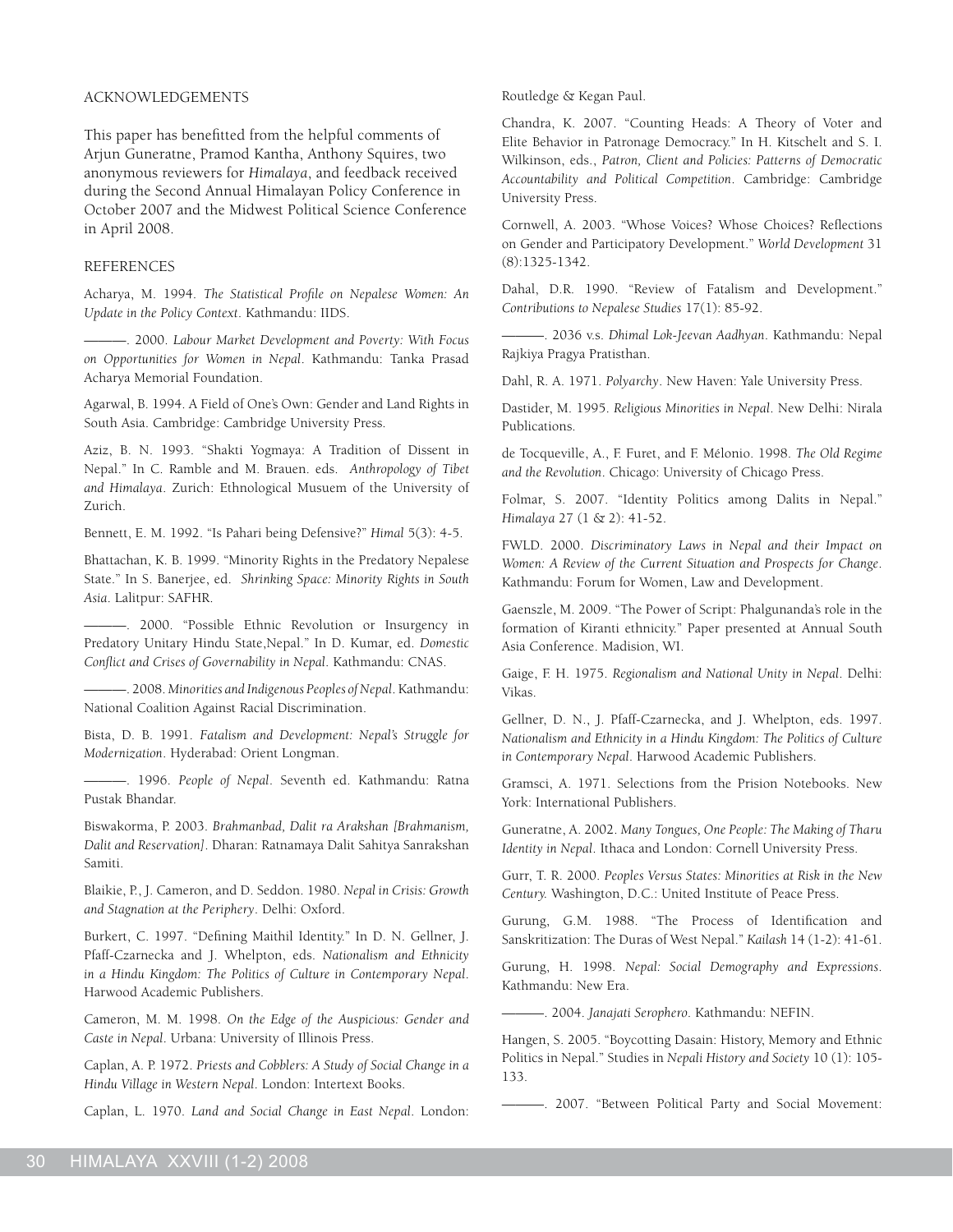The Mongol National Organization and Democratization in Rural Nepal." In M. Lawoti, ed. *Contentious Politics and Democratization in Nepal*. New Delhi: Sage Publications.

Helmke, G. and S. Levitsky. 2004. "Informal Institutions and Comparative Politics: A Research Agenda." *Perspective on Politics* 2 (4): 725-740.

———. eds. 2006. *Informal Institutions and Democracy: Lessons from Latin America.* Baltimore: The Johns Hopkins University.

Hofer, A. 2004. *The Caste Hierarchy and the State in Nepal: A Study of the Muluki Ain of 1854*. Kathmandu: Himal Books.

Holmberg, D. 2000. "Derision, exorcism, and the ritual production of power." *American Ethnologist* 27 (4): 927-949.

Horowitz, Donald. 1994. "Democracy in Divided Socities." In L. Diamond and M.F. Plattner, eds., *Nationalism, Ethnic Conflict, and Democracy*. Baltimore: John Hopkins University.

Huntington, S. P. 1991. *The Third Wave: Democratization in the Late Twentieth Century.* Norman: University of Oklahoma Press.

Hutt, M., ed. 2004. *Himalayan People's War: Nepal's Maoist Rebellion.* Bloomington, IN: Indiana University Press.

INSEC. 2008. *Data on Human Rights Violations*. Documentation and Dissemination Department, INSEC. INSEC 2008 [accessed October 2008].

Jones, R. L. 1976. "Sanskritization in East Nepal." *Ethnology* 15 (1): 63-75.

Kamata, Y. 1999. "The Implicit Mode of Domination in Nepal: Fatalism and Bahunism as the Main Causes of Underdevelopment." *Contributions to Nepalese Studies* 26 (1): 65-81.

Khanal, K. 2004. Rajyako Punarsamrachana. Lalitput: NCCS.

Kharel, S. 2007. Class, "Gender and Generation: Mediating Factors in Dalit Identities in Kathmandu, Nepal." Paper presented at Second Annual Himalayan Policy Research. Madison.

King, G., R. O. Keohane, and S. Verba. 1994. *Designing Social Inquiry: Scientic Inference in Qualitative Research.* Princeton: Princeton University Press.

Kisan, Y. B. 2005. *The Nepali Dalit Social Movement.* Lalitpur: Legal Rights Protection Society Nepal.

Kymlicka, W. 1995. *Multicultural Citizenship: A Liberal Theory of Minority Rights.* New York: Oxford University Press.

Lama, S. T. 1997. "Remarks on the Political within the Nepali Women's Movement." *Studies in Nepali History and Society* 2 (2): 327-335.

Lauth, H-J. 2000. "Informal Institutions and Democracy." *Democratization* 7 (4):21-50.

Lawoti, M. 2005. *Towards a Democratic Nepal: Inclusive Political Institutions for a Multicultural Society.* New Delhi: Sage Publications.

———. 2007. "Political Exclusion and the Lack of Democratisation: Cross-national Evaluation of Nepali Institutions using MajoritarianConsensus Framework." *Commonwealth and Comparative Politics* 45 (1): 57-77.

———. 2008. "Exclusionary Democratization in Nepal, 1990- 2002." *Democratization* 15 (2): 363-385.

———. 2009. "Ethnic Dimensions of the Maoist Insurgencies: Indigenous Groups' Participation and the Insurgency Trajectories in Nepal, Peru and India." In M. Lawoti and A. Pahari eds., *The Maoist Insurgency in Nepal: Revolution in the Twenty-first Century.* London: Routledge.

———. ed. 2007. *Contentious Politics and Democratization in Nepal.* Los Angeles and New Delhi: SAGE Publications.

Lawoti, M. and A. K. Pahari, eds. 2009. *The Maoist Insurgency in Nepal: Revolution in the Twenty-first Century.* London: Routledge.

Lecomte-Tilouine, M. 2003. "The History of the Messianic and Rebel King Lakhan Thapa: Utopia and Ideology among the Magars." In D. Gellner, ed., *Resistance and the State: Nepalese Experiences.* New Delhi: Social Science Press.

Lijphart, A. 1977. *Democracy in Plural Societies: A Comparative Exploration.* New Haven and London: Yale University Press.

Macfarlane, A. 1994. "Fatalism and Development in Nepal." In M. Hutt, ed. *Nepal in the Nineties: Versions of the Past, Visions of the Future.* New Delhi: Oxford University Press.

Maharjan, K. L. 2007. "The Spread of Theravadin Vihar Buddhism among Newars in the Kathmandu Valley." In M. Lawoti, ed., *Contentious Politics and Democratization in Nepal.* Los Angeles: Sage Publications.

Malla, K. P. 1992. "Bahunbad: Myth or Reality?" *Himal* 5 (3):22-24.

Manandhar, L. K. and K. B. Bhattachan, eds. 2001. *Gender and Democracy in Nepal.* Kathmandu: Tribhuwan University.

Mead, C., S. R. K. Khanam, and S. Nahar. 1979. "Class, Patriarchy, and Women's Work in Bangladesh." *Population and Development Review* 5 (3):405-438.

Metz, J. J. 1996. "Development Failure: A Critical Review of Three Analyses of Development in Nepal." *Himalayan Research Bulletin* 16 (1-2):47-52.

Mishra, P.. 1997. "Broken Egg or Live Wire?: Manu's Lies Against Hindu Women's Lives." *Studies in Nepali History and Society* 2 (2):345348.

Mohsin, A., B. N. Mohapatra, M. Lawoti, J. Uyangoda, and A. Salim. 2003. *Minority Protection in South Asia.* New Delhi: UBSPD & International Centre for Ethnic Studies

Morrison, C. and J. P. Jutting. 2005. "Women's Discrimination in Developing Countries: A New Data Set for Better Policies." *World Development* 33 (7):1065-1081.

Nepal, K. 2006. "Kina Jail Pardainan Thulabada." *Himal* Khabarpatrika, December 16-30.

NESAC. 1998. *Nepal Human Development Report 1998.* Kathmandu: